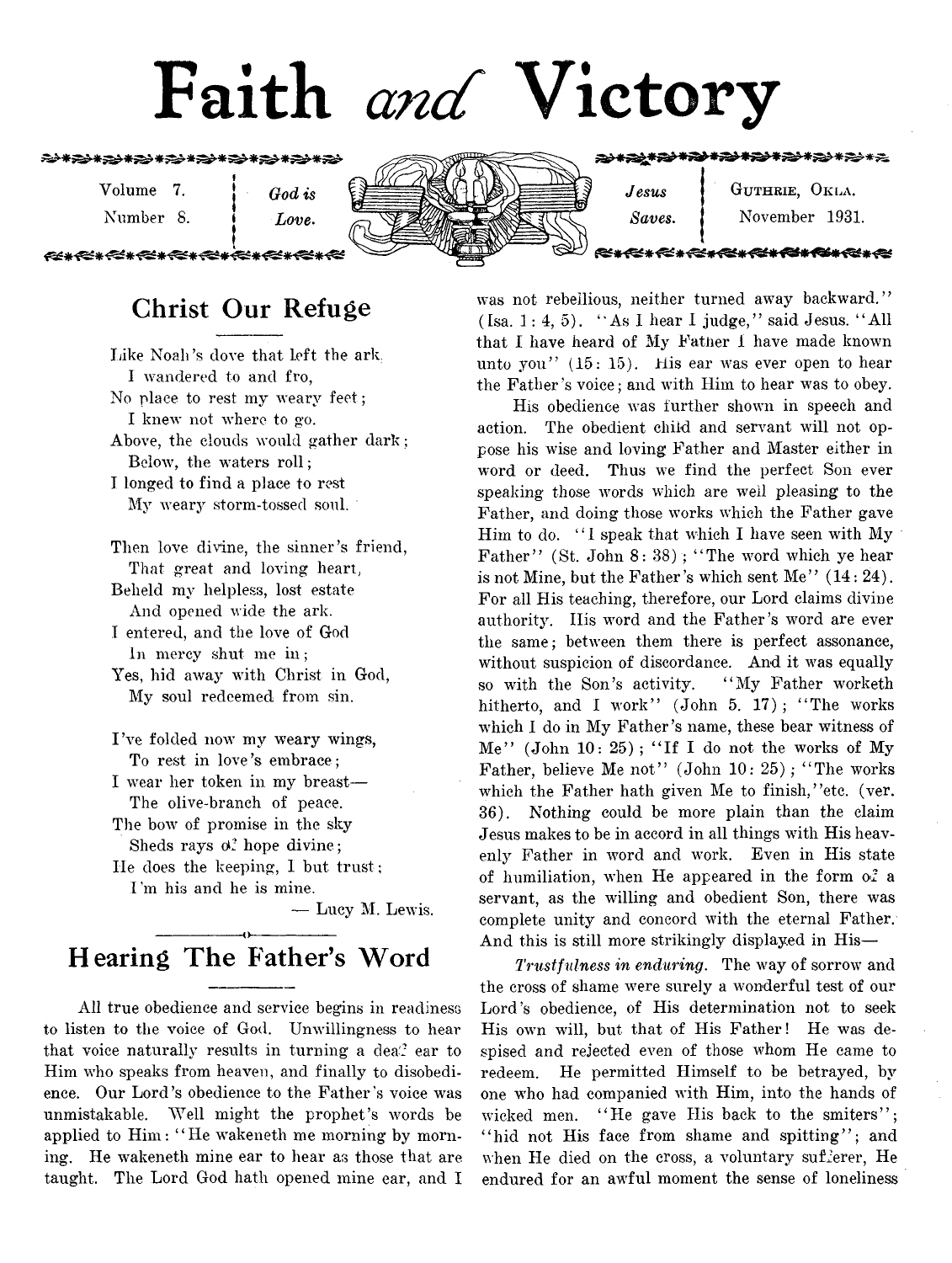as the bearer of the world's sin. Yet not for one moment did He "turn backward." "I have a baptism to be baptised with," ect. (Luke  $12: 50$ ); "The cup which My Father hath given Me," etc. (18: 1-8). And in all those sufferings, in which " He was obedient unto death," did His trust in the Father's love for one moment waver? "I know that Thou hearest Me always" (John 11: 42). Often all night in prayer He strengthened Himself by communion for His arduous work, and came forth to conquer and declare : " I know that I shall not be ashamed"; "He is near that justifieth Me"; "Behold, the Lord God will help Me."

— W. Frank Scott.

# **"Thou Shalt Rebuke Thy Neighbor"**

----------------< y----------------

To rebuke is to chide or check, or reprimand. We We read in Lev. 19:17, 18: " Thou shalt not hate thy brother in thy heart: thou shalt in any wise rebuke thv neighbor, and not suffer sin upon him. Thou shalt not avenge, nor bear any grudge against the "hildren of thy people, but thou shalt love thy neighbour as thyself : I am the Lord."

When we consider the character of God, his holiness, his wrath toward the wicked, and that no unclean person can tarry in his sight. We will read it now in the Psalms 101: " He that worketh deceit shall not dwell within my house; he that telleth lies shall not tarry in my sight" (verse 7). When we consider His purity, His holiness and the wonderful atonement He has made that all should be made pure in heart and life, clean and redeemed, we see how necessary it is that we should cry aloud and spare not. so that sinners will forsake their sins, repent and turn to God with all their heart and soul, and serve God in holiness.

How it should stir our souls when we see the people dying on the right hand and on the left without the knowledge of God, no Christ-like life, yet professing to be a Christian.

If we rebuke in the fear of God and do our duty as faithful Nathan did to King David, then God is pleased with us as He was with him. God has a chance to speak through us when we reprove sinners, or those professing to be Christians. If we reprove those in sin, there will be a spiritual wall raised up between us and them. "Reprove not a scoffer, lest he hate thee: reprove a wise man, and he will love thee." Prov. 9:8. (American Standard Version) We see by this that the Holy Spirit should direct us in reproving. To reprove some persons it is like casting pur pearls before swine, and they turn upon us and rend us, as the Word says. A righteous rebuke will sever a fellowship with sinners, or worldly professors, and we will not be a participator in their evil deeds. Our leaving sinning proressors is a rebuke to them, and it is just what God tells His people to do in Rev. 18: 4: " I heard another voice from heaven, saying: come ye out of her, my people ; that ye may not participate in her sins, and may not partake of her plagues."

If we neglect to warn the righteous, when we see that it is needed, then we fail to let God speak through us, and if we are not careful we will begin to fellowship that spirit that is in the wrong-doer instead of keeping in the Spirit of God and enjoying God's fellowship. The Word says, "Strive to keen the unity of the Sp'rit in the bond of peace." It does not mem. that we should hush up and keep silent, lest we disturb the Holv Spirit. No, if we hush up, then when sin is on hand and we fellowship sinners, then God is dishonored, and we become partakers of their sins. If we do, we'll fellowship a religious ungodly spirit that is of this world.

Being called a saint will never make us saintly; being called Church of God will never make us the Church of God, for many that are in sin call themselves Church of God today. But only those who have been cleansed from sin, and have God's Holy Spirit ruling and operating in their heart will He claim when He comes to make us His jewels.

How people can claim to be children of God, and care so little about glorifying God, as to come forth with the attire of this ungodly fashionable dress, decked with gold, pearls and nude fashions of today, sleeveless, stockingless, and cut so low in the neck that it is a sin and disgrace in the sight of God; yet they think that they are in the right way and are God's people.

The real meaning of Church of God is God's called out ones from sin and evil of all kinds; these are His redeemed ones. What are they called out from except sin and sinners, and made pure and clean through the atoning blood of Christ ? If they remain so, by the indwelling Holy Spirit, they continue to be the Church of God. Without Christ, there is no abiding in the Church of God.

When will people learn to humble themselves, and let God have His way with them so that their lives will be a light in this world?

Surely, if the Holy Spirit of God is within us. it will reprove those in sin and unrighteousness, fot He will not hold His peace when sin is on hand,and people are dying without God; vet, thinking that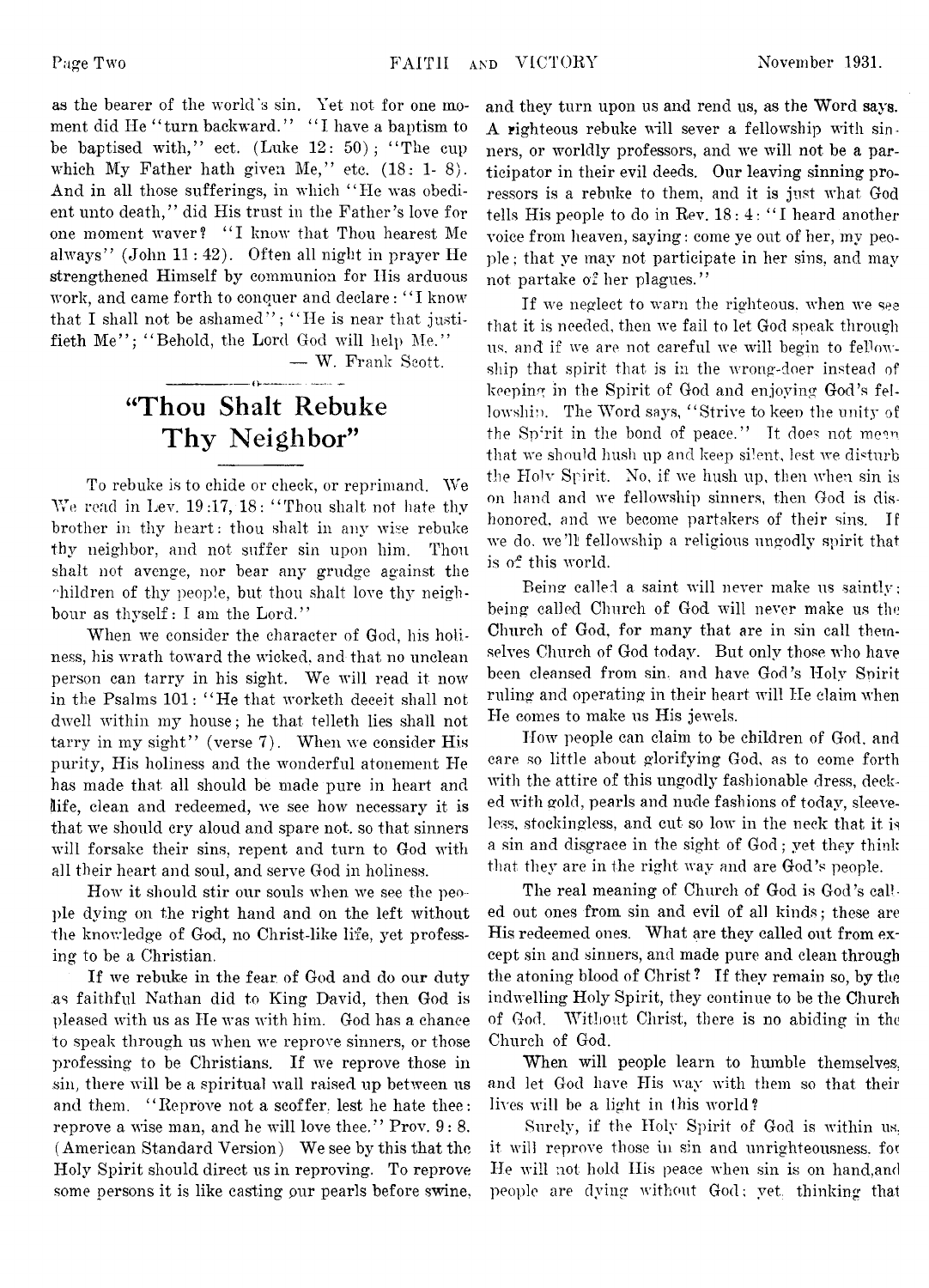God will be merciful to them because they have a name to live.

Let us be careful lest we quench the Holy Spirit and deceive ourselves. Thinking that we are endeavoring to keep the unity of the Spirit in the bonds of peace by not reproving.  $- I.$  Edith Kriebel.

### **The Secret Of Success— THE BIBLE**

-----------------o-----------------

Last time I was speaking to you about the secret of success in a general way. I would like to tell you about the various constituents which go to constitute towards the secret of success. In this article I am confining myself to the prime constituent of the secret of success.

The Bible contributes a great deal towards one's success. The highest success cannot be achieved without it. If we go through the lives of the successful men of our country we can clearly see that they accomplished their purpose on principles derived from the Bible.

The Bible is a book of real genius, worldly wisdom, and pure morality, and surpasses anything to be found in the whole range of human learning. It is absolutely a perfect rule of conduct for men, young or old, learned or ignorant, civilised or savage, Christian or heathen.

I desire to recommend the Bible to the young generation as a book to help them in becoming "the artificers of their own fortunes". It is an aid to selfculture, to intellectual progress, to the acquisition of knowledge, and to the advancement of learning. It is a field of knowledge, a mind of wisdom, a model of eloquence, a master-piece of prose, a fountain of influence, and a text book of instruction.

The best scholars of all ages agree to the fact, that the Bible is the best of all literary productions. It is ranked as a classic. It is a greater classic than Homer or Virgil, Xenophon or Cicero, Milton or Addison.

It is the book which has been translated into nearly 200 languages, and about which the aroused intellects of men have written sixty thousand volumes.

. Many of the younger generation think of the Bible, as having only to do with piety and Sunday. Let me recommend the Bible to the younger generation, as a book which, more than all other books, will contribute the noblest manhood or womanhood and to the highest success.

Yours in Christian service,  $- K.C.$  Abraham. (Son of Bro. Cherian in India.)

#### -----------------o---------------- "And A Little Child Shall Lead Them"

A woman in a rich Philadelphia home was truly converted. She read her Bible daily and earnestly sought to rear her only child in the fear of God. Her husband was much opposed to *her* religion, as he called it. But the wife.was stedfast, and kept saved till the Lord took her home. Before dying, she gave her Bible to the daughter, with the parting admonition to read it daily. This little girl missed her mother very much, but found much consolation in praying and reading her precious Bible. Her .father one day found her singing and reading the Bible; he became very angry and said: "I love you, but I hate God, his salvation. and his Bible. You must choose between me and God. I will give you till tomorrow" morning to decide. If you give up God and religion, you may have all the comforts of life and be happy in this home: but if you choose to love your God and serve him, you must leave this home forever."

The daughter with many tears, sought comfort from her God. While in earnest prayer, these words came to her: "When my father and my mother forsake me, then the Lord will take me up." This encouraging promise from God cheered her and helped make her decision. When morning came, she told her father that while she loved him dearly, she had decided to be true to God. Her father in anger opened the door and told her to be. gone. With a sad heart the girl walked from her home, but in this hour of disappointment and hardship she was comforted by the presence of the Spirit of God. A little way from the house she left the walk and knelt in prayer in a clump of shrubbery, pouring out her soul to God and asking him to soften her father's heart.

As the father slammed the door after his child's exit, he became troubled. As he began to realize what he had done, his heart began to throb, and his nerves to twitch. "My God!" he said, "have I driven my own flesh and blood from my door out into a cold and friendless world?" He started out in search of her and endeavored to overtake her and bring her back. As he hastily made his way to the street, he was startled by hearing a sweet but plaintive voice coming from the bushes. He stopped, and what he heard pierced him to his inmost soul. It was the fervent prayer of his daughter in behalf of her father that he might repent and be saved. With a cry he darted into the bushes and there begged his child's forgiveness and welcomed her home again. Through this girl's faithfulness her father was converted.  $-$  F. E. Wallace.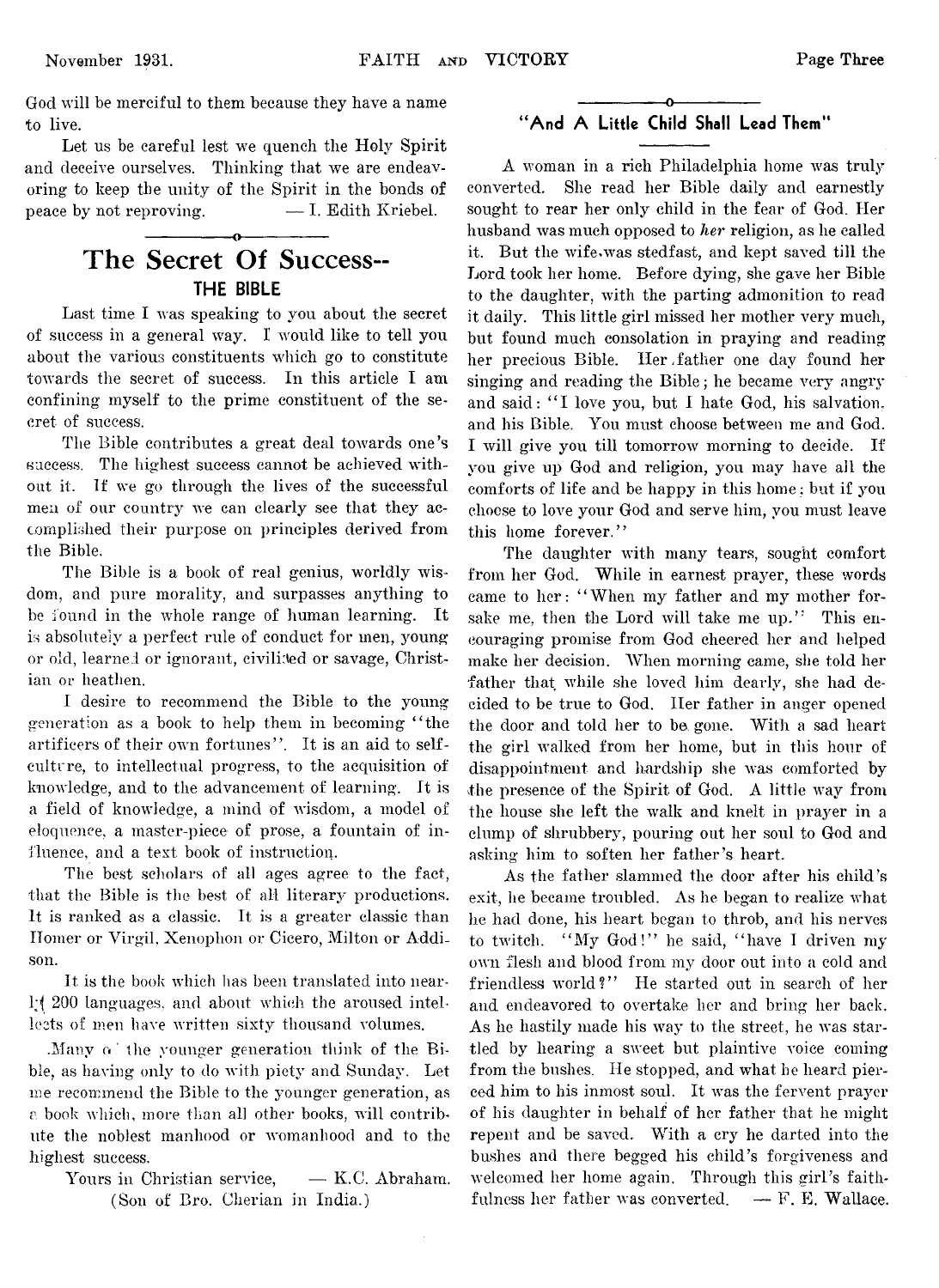# "FAITH AND VICTORY"

This paper is edited and published each month (except August of each year which is Camp-meeting month and we omit this month to attend these meetings) by Fred Pruitt, assisted by Mary A. Pruitt, and other consecrated workers at Faith Publishing House, 920 W. Mansur Ave., Guthrie, Okla.

Entered as second-class matter June 10, 1930 at the post office at Guthrie, Oklahoma under the Act of March 3, 1879.

#### **Subscription Prices**

The "Faith and Victory" paper will be sent one whole year to any address for twenty-five cents. A roll of five papers will be sent each month to any address for one whole year for one dollar, or a roll of twelve papers will be sent each month to any address for a whole year for two dollars. If you send in a list of ten different addresses, the paper will be sent a whole year to all of them for two dollars.

A complete religious paper printed and sent out every month in the year except August in the interest of all Christians. It teaches salvation from sin, sanctification for believers, unity and oneness for which Jesus prayed as recorded in John 17: 21 and manifested by the apostles and believers after Pentecost. By God's grace we teach, preach and practice the gospel of the Lord Jesus Christ, the same gospel which Peter, John and Paul preached, taught and practiced, including the Divine healing of the body. Jas. 5 : 14, 15

Co-operation of our readers is solicited, and will be appreciated in any way the Bible and the Holy Spirit teaches you to do or stirs your heart. Read **Exodus 25: 2;** 1 Chronicles  $29: 9: 2$  Cor.  $9: 7$ , and Luke 6: 38.

Free-will offerings sent in to the work will be thankfully received as from the Lord and used in the furtherance of the gospel work as God directs. All personal checks and Post Office Money Orders should be made payable to Fred Pruitt or to Faith Pub. House.

> "Work on, work on, nor doubt, nor fear, From age to age this voice shall cheer:— Whate'er may die or be forgot, Work done for God, it dieth not."

ᄍ ≈⊗ ≫% FAITH PUBLISHING HOUSE. 920 **W Mansur** St. **Guthrie, Okla.** Phone No. 1523-J. U. S. *A.* imimtitiiiiimiiiimiiiiiiimiiiiiiiiiiiiiiiimimimMiiiiiiimimiiiiiiiiiiiiiiiiiimimiiiiiiimiiiiiiiiiii

#### Editorials

We are a little later in the month than usual in getting the November paper printed and in the mails. This was caused by having so much work on hands, as we have been printing two thousand song books for Bro. J. T. Cullor. We have them finished now and will send them to any address at 25 cents each post--paid. It is a 176-page book containing 155 songs, -inany of which are old familiar hymns. Is small in size and neatly paper bound with durable cover. It's a word edition entitled, " Select Songs." Order one of these books; you will be pleased with it. We predict a large sale of these books as we are confident -that it will please. You will find ad elsewhere in this paper.

#### o— o— o— o—0—0

We are much encouraged in the work of the Lord, in printing and sending forth the truth of the Bible. There are many souls being reached and blessed by the truth. The burden of our hearts is to get them in touch with Christ, so we labor on giving God the glory for all that He makes us able to do. People need the clear plain truth of the Bible more than anything else. Some will get offended at the plain truth; they want the corners rounded with smooth sayings that will permit them to go on in their carnal ways. People who hear the plain truth and begin to measure to it will get a good experience with the Lord; but the truth sugar-coated and fixed up will only get a soul into a deception, and they will be weak and faltering and without a clear conception of what Christ really is.

The *Faith and Victory* stands for the clear-cut Bible truth that frees men and women from sin and all condemnation. Jesus Christ was very plain in teaching and giving out truth. Many were offended, but He said, " My Father works, hitherto and I work. I do always those things that please the Father." The world is in a deplorable condition and much of it is caused by compromising preachers—those who are afraid to tell the truth for fear that some one will get hurt or offended. Paul so fully and clearly taught the truth that He could truthfully say, " My hands are clean from the blood of all men." There were many that got hurt and offended at his preaching, and would have slain him if God had not protected him, and yet they were people that claimed to believe in God. Brethren, let us be bold to declare the plain simple truth of the Bible; always with a heart filled with holy love, with a tender care for every soul, whether they be friend or foe.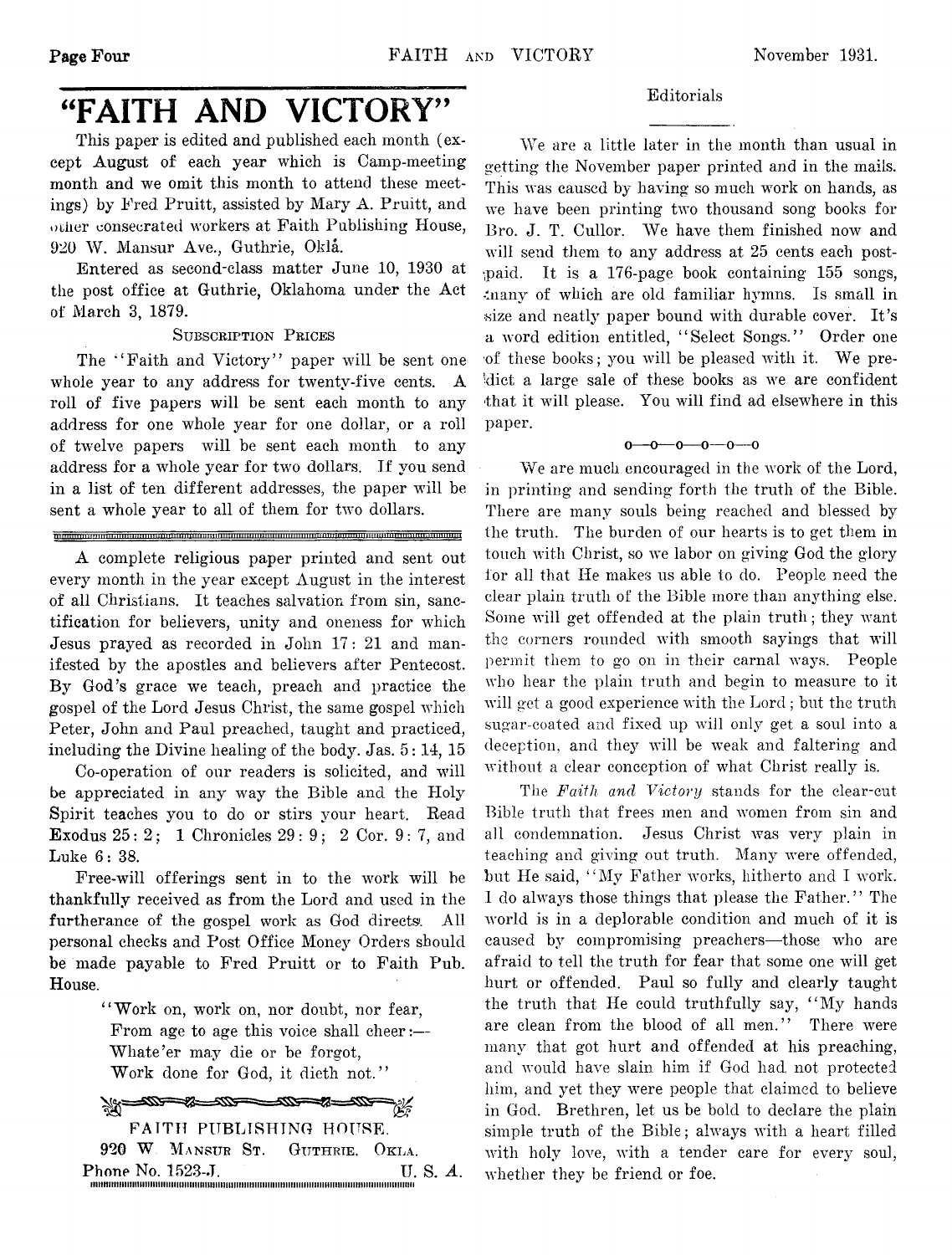Grandma Spradling, the aged saint whom we have been keeping, is out of funds. We pay the lady for keeping her every fifteen days and the first of Nov. we lacked nearly twelve dollars of having enough to pay for her keep. Grandma has not much mind any more and is a great care; she will play with a doll as though she was a little child. The lady that keeps her is very kind to her and is giving her good care. Grandma is a deserving saint, as she lived for God and ministered unto the needs of many while she was able and in her right mind. We are sure that you will please God in giving means for her keep. It is quite a burden to look after her; but I would not want to see her go to the poor house any more than I would want to see my own mother go there. Those who haven't any means to send, pray that God will in some way supply her.

#### $0 - 0 - 0 - 0 - 0$

Rro. Roberts, Bro. Strcch and Bro. Ostis Wilson Jr. are holding a meeting at Anthony, Kansas. Bro. Roberts stopped with us a little while on his way back to Anthony from Oklahoma City. He says the meeting is going on nicely, and also he is encouraged in the work at Oklahoma City, as the Lord is blessing there and a 'ding to the numbers.

## **IN MEMORY OF D. L. Connelly**

--------------o-----------------

0 our Brother! you have gone From us to the Spirit-land; We fail to find one fitly left, In your stately place to stand.

Inspired may some one be To emulate thy life of love, Made possible by God's Son Who came to earth from above.

Heaven on earth all through Thy life did ever shine, Helping holy Christian pilgrims To God's fullness of life divine.

Thy character a monument stands, Pointing souls to the City celestial; Making attractive the way Home From this old world terrestrial. — L. **D. Pruitt.**

#### **Obituary**

Darwin Louis Connelly was born at Tallyrand, Keokuk county, Iowa, April 6, 1862; died at Cushing, Okla., Sept. 14, 1931; age, 69 years, 5 months and 8 days.

He lived in the vicinity of his birth until, at the age of 20 years, with his mother and brother he removed to South Dakota where they took up pioneer life near Groton. Leaving Dakota after a residence there of seventeen years, he came to Cushing, Okla. where he had since lived except for an interval of (about five years spent in Oregon and at Claremore, Okla. During this time he was engaged in various occupations until about five years ago when he retired from active labor. He) had been in failing health for several years and was a great sufferer but bore his affliction with wonderful patience and fortitude, being strengthened by the Spirit in the inner man (Eph.  $3:16$ .

Converted at the age of; 13 years, his whole hope and trust were in the Lord, and his life was spent in the Master's service. His last conscious moments were spent calling upon the Lord and singing His praise.

He was united in marriage at Cushing, Okla., July 31, 1906 with Elsie F. Fry who, with his brother, J. G. Connelly, survives him.

Funeral services were conducted from the home by Bro. T. W. Albertson who spoke from the texts: "The eternal God is thy refuge, and underneath thee are the everlasting arms" (Deut. 33: 27) and St. John *10*: 27- 30; —texts selected by the deceased before his death. Hymns, " Rock of Ages" and " Nearer My God to Thee," also by request, were used in the service. Interment was made in New Zion Cemetery by the side of his mother who preceded him in death several years ago.

" Precious in the sight of the Lord is the death of His saints." (Psa. 116: 15).

> In life he sought refuge In the eternal God; And though his worn-out shell Now lies beneath the sod, The everlasting arms Have borne his spirit far—

To that eternal home Where all the blessed are.

"Nearer my God to Thee," On earth this was his song; Now nearer God he'll be Through all the ages long. — Don Moon.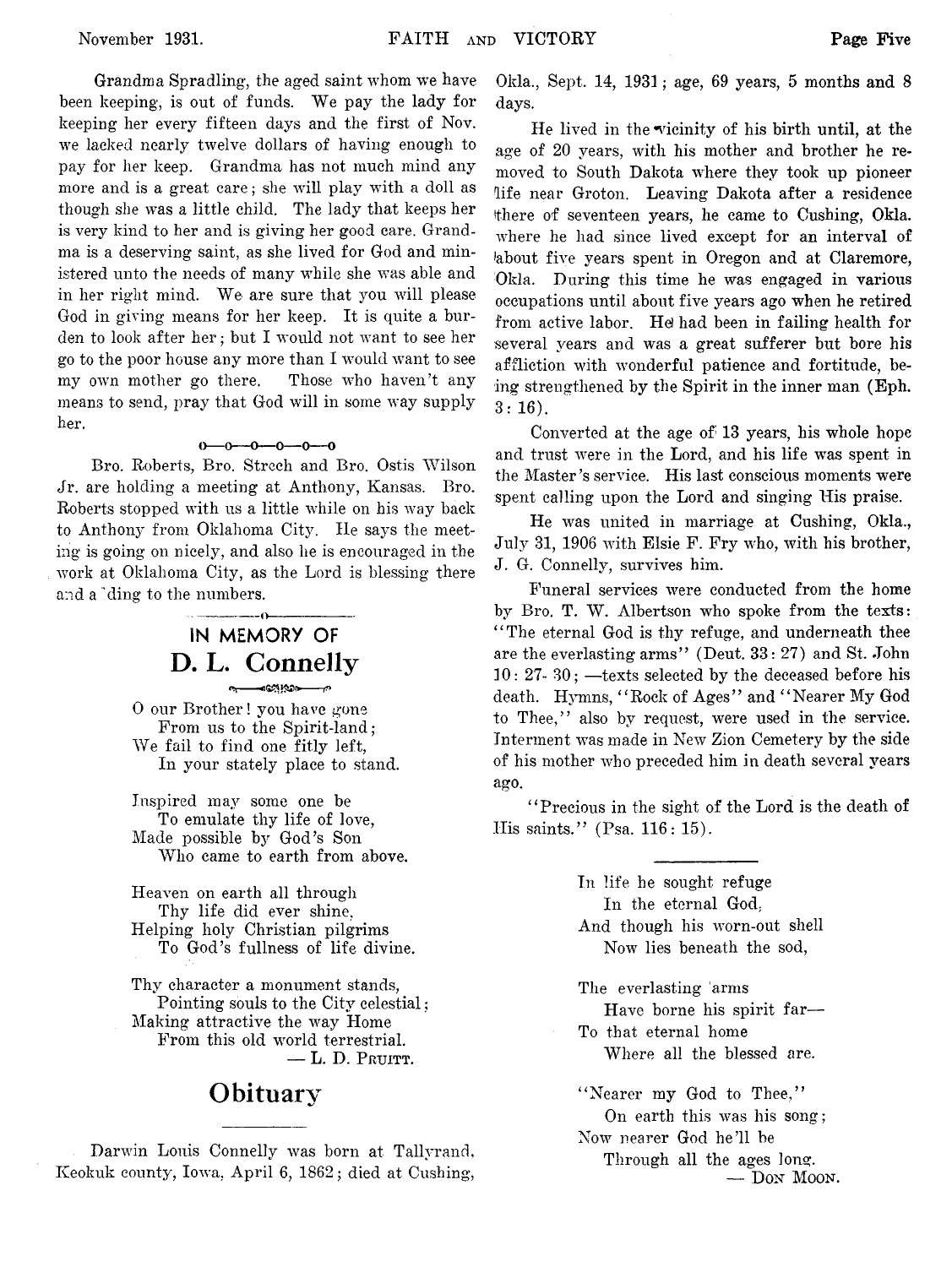#### "The Farm Home" For Sale

"The Farm Home" is the title of a book written by Marie Pauline Sass, Ilaigler, Nebr. It is cloth hound with large clear print; will be very interesting to you and to your boy or girl. Send to the above address for this book. She will postpay them to you for 75 cents each.

#### ---------------- o---------------- **A Special Offer Until Dec. The 10th**  $\rightarrow$

Send us four subscriptions at 25 cents each for *Faith and Victory* paper and we will mail you a 48 page booklet entitled, " How Do I Look?" written by Elsie F. Connelly. This book is neatly paper bound, and is the best Bibical exposition on the dress subject that has ever came to my notice. We have secured several copies of this booklet from Sister Elsie F. Connelly, Box 1112, Cushing, Okla, She has some left and sends them out to all who wants them on the freewill offering plan. If you send the Faith and Victory paper to your friend or neighbor, it may mean his salvation before the year expires. Any way, you will be pleasing God in spreading the truth to needy souls. You ought to do something toward rescuing the lost. You should have this little book; it will give you spiritual understanding upon this much-discussed subject. It would please me much if every reader could read this little book; it is so plain and clear. We want you to get this book whether you send in subscriptions or not.

#### -----------------o----------------- **Assembly Meeting Notice**

Bro. L. A. Hoops of Payne, Ohio writes us that they will have an Assembly Meeting there for one week and a revival to follow the Assembly. The saints at that place extend a hearty welcome to all of God's dear children scattered everywhere and urge all to attend all the meetings, especially the Assembly Meeting which begins on the 22nd of Nov. For particulars, write to Bro. Hoops, R. 1, Payne, Ohio.

#### NOTICE

To the saints that live in Fayette, Franklin, Union, Wayne, or the east parts of Henry and Rush counties, Indiana: I will be pleased to hear from you regarding the matter of our trying to make arrangements to get together occasionally and have worship. I believe that the time is at hand for the scattered sheep (there are a few left that the wolves did not de-

vour) to get in touch with one another and feed on good pasture. Be workers together with God, etc. I feel rather lonesome sometimes, don't you? Yours in Christ,  $\qquad -C.$  S. Wyatt, 829 Walnut St., Connersville. Indiana.

#### **"SELECT SONGS" For Sale**

A new song book just off the press! It is a word edition and contains 155 songs, many of which are old familiar songs, and very likely your old favorite song is in this book. It has 176 pages, neatly paper bound, and we will postpay them to you at 25 cents each, twenty or more at 20 cents each, fifty or more at 18 cents each. This is a handy little book as you can slip it into your pocket. This book entitled, "Select Songs", has a few of the latest best songs. Send your orders to J. T. Cullor, Unionville, Mo. or to Faith Publishing House, 920 W. Mansur Ave., Guthrie, Okla.

0 0 0 0 Terlton, Okla. — Dear Bro. in Christ: **I am writ**ing to you to ask for prayer for my daughter **through** the paper. She is real sick, and has been **for two years** with T. B. She is wanting the saints to **pray that the** good Lord will heal her if it be His **holy will.**

Enclosed you will find **25** cents **for the paper.** Yours in Christ, — **W. S. Shambra**

#### ---------------- o---------------- **Report Of Campmeeting**

Dear saints scattered abroad: Greeting **in Jesus'** dear name. **I** feel that it would be to the **glory of God** to make mention of a glorious meeting **(began Sept.** 25) held at Salt Creek near Mannford, Okla.. **It was** a wonderful meeting and a blessed harvesting **of souls.** The gospel was preached in its fullness **which brought** conviction on many, and 17 souls were saved—**a real** old-time camp-meeting composed of some **of the old**time ministers. I feel like naming some **of them, as** so much power was manifested. Father and **mother** G. W. Winn, Bro. II. Robinson, Bro. Ulysses **Philips,** and Bro R. Johnson.

Yours in Christ,  $\qquad \qquad \qquad$  **B. J. Douglas.** 

We had a glorious meeting at Salt Creek. **Saints** of the most High, look and live for the Lord **is on our** side. Stand firm and true and seek to do your **best** on all lines. On the last day of the feast **as we march**ed around the wall at the command of our Good **Shep**herd the wall fell and the saints shouted for joy. **Tru**ly **I** am glad for the way, for **it is a way that is free**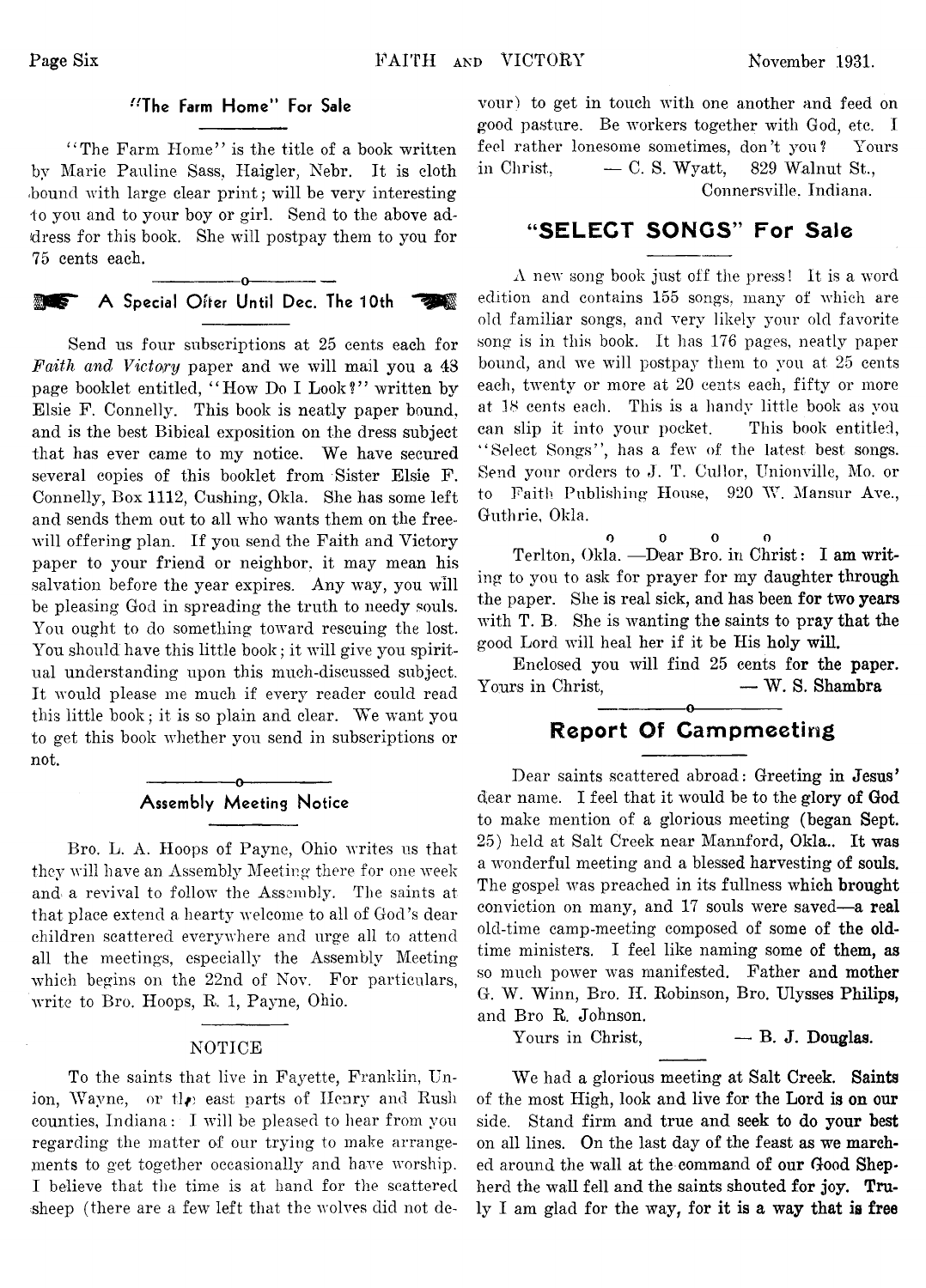from sin. Children, be of good cheer for the victory is truly ours.

Saints, let us show to the world the oneness of God's people; one in mind, one in spirit, one in doctrine, one in faith, one in love—last but not least—love is the bond of perfection. Little children, love ye one another. Finally brethren, be perfect, be of good comfort, be of one mind, live in peace and the God of love and peace shall be with you. — **Wm.** Reed

#### ---------------- 0----------------- **Church Government**

#### By s. **M**. ROBERTS, Part One

" Of the increase of his government and peace, there shall be no end. Upon the throne of David and upon his kingdom; to order it, and to establish it with judgment and with justice from henceforth even forever. The zeal of the Lord of hosts will perform this. (Isa. 9:7) For unto us a child is born, unto us a son is given and the government shall be upon his shoulder and his name shall be called wonderful Counselor, the mighty God, the Everlasting Father, the Prince of Peace."  $(Isa. 9: 6)$ .

#### GOVERNMENT

The government shall be upon Ilis shoulder. The infinite mind of God readily saw that the little finite mind of man could not rule and govern the Church of the living God, so He put the government or placed the government upon the shoulder of Jesus Christ, the one who had conquered the world, who had conquered sin and the enemy of all righteousness: had also broken the bands and straps of death and the tomb, and came out the third day after His crucifixion victorious over everything. His infinite mind is governed by love. He has no human propensities to overcome, no weaknesses or affected in any way from indulgences; never transgressed his Father's law, and never broke the least of His commandments but proved Himself an efficient, capable, qualified ruler worthy to be the King of saints.

Now there is one way to eliminate trouble or rather have no trouble in and among our congregations and in the ministry of the Church of the living God, and that is to leave the government where God placed it— upon the shoulder of Jesus Christ.

#### **BY THE WORD**

This glorious Church and reformation work was governed exclusively and absolute by the dictations of the Holy Spirit for 270 years, marking from the time Jesus started his ministry or rather established the Church on Pentecost. The Holy Ghost had full

control in every respect in the teaching of the word of God, in straightening difficulties, in calling and qualifying the ministry. They had no need, then, of a college or a Bible school, for God called and qualified a humble ministry who were willing to let the Holy Spirit completely rule. They dwelt in loving fellowship. They lived in the bond of love. They endeavored to keep the unity of the Spirit in the bond of peace, for they realized and knew that there was but one God, one Father, one Spirit, and one doctrine.

Oh! for a ministry! A humble ministry, a spiritfilled ministry, a baptized ministry, drinking into one Spirit, preaching one doctrine, all speaking the same thing, of the same mind, and the same judgment with no division among them—growing up into Him in all things which is the head even Christ.

Now, brethren, if there is anything contrary to the New Testament in any way with the saints that would block God's work, that would hold it or flustrate the grace of God in any way, it is the ministry's fault. "And He gave some apostles, and some prophets, and some evangelists, and some pastors, and teachers for the perfecting of the saints, for the work of the ministry, for the edifying of the body of Christ till we all come in the unity of the faith and of the knowledge of the Son of God, unto a perfect man, unto the measure of the stature of the fullness of Christ. That we henceforth be no more children tossed to and fro and carried about with every wind of doctrine by the sleight of men and cunning craftiness whereby they lie in wait to deceive." Now He gave the apostles and prophets; in fact, He gave the ministry. He appointed them: yes, He, the Son of God, through the Holy Spirit fully organized the Church, placed the members in the body as it pleased Him. Then, if this ministry stays in the place where they have been placed and speak nothing but the truth in love, then this ministry will grow up into Him in all things which is the head even Christ, and through this will become a perfect MAN.

This ministry was given for the perfecting of the saints, (Eph. 4: 12) and this ministry consists of apostles and prophets, evangelists, pastors and teachers. This ministry is not complete and is not normal until it qualifies with the Word. It is not complete without the apostles and the prophets as well as the evangelists, pastors and teachers. The prophets are those who, with this gift, are inspired and directed by the Holy Spirit to sound the warning of future distress and trouble to the Church and the ministry, enabling them to avoid certain things which will event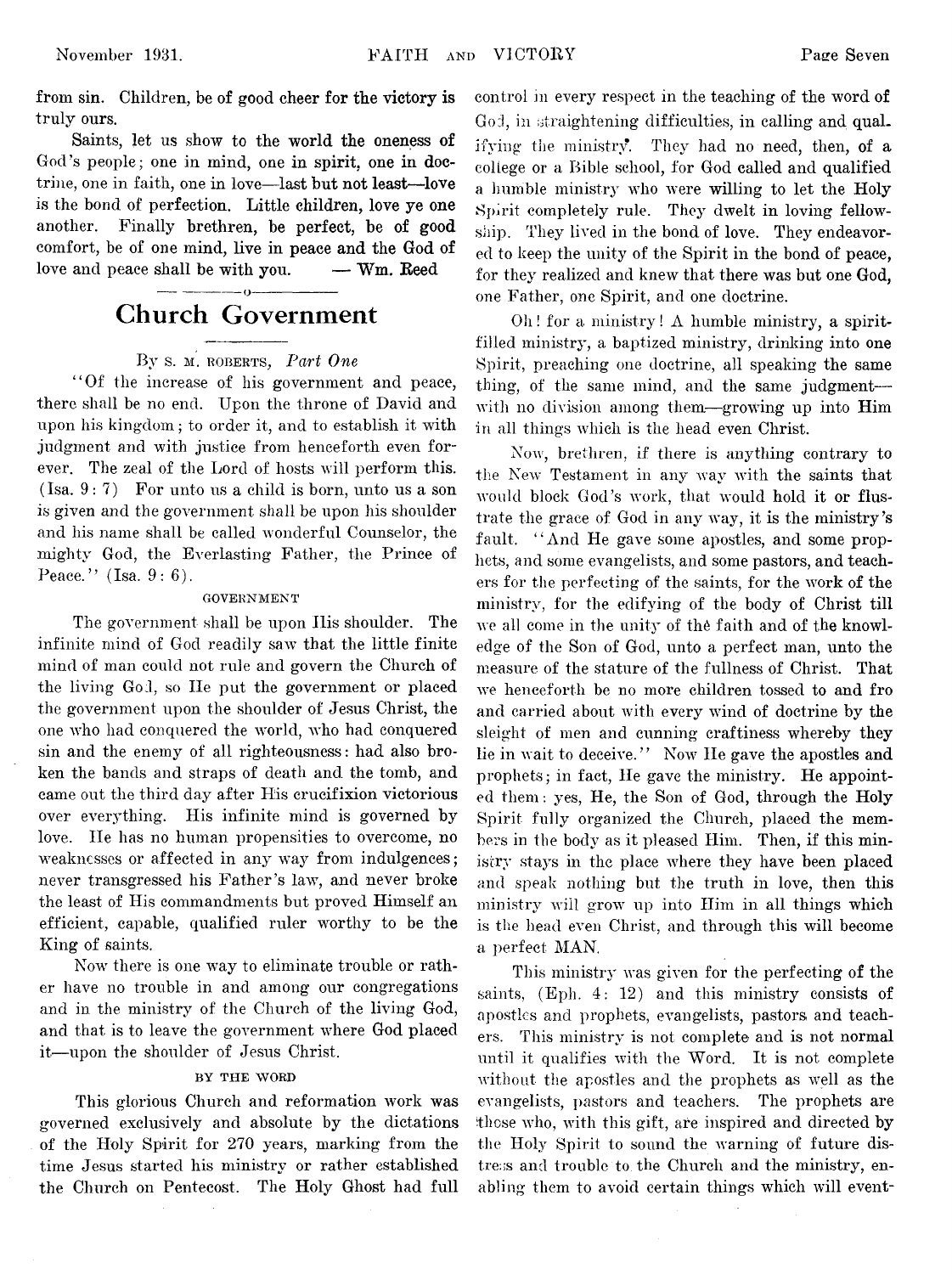ually in the future bring in, through letting down certain gaps, the enemy to the truth, such as compromise, fanaticism which, in turn, incorporates thousands of other things that are disastrous to the church.

#### PROPHETS

Then, if there are things that have gotten in among us which are causing trouble, there is one of these three things that is wrong— either we have no prophets or the ministry and the church have failed to listen to them, or the prophets have failed to function as a member of the body.

#### **THREE THINGS MOST NEEDED**

There are three things most needed in a Christian life as he is going forth to fight the good fight of faith, for we are not fighting against flesh and blood but against principalities, against powers, against rulers of darkness of the world, against spiritual wickedness in high places. In the commission that the Lord gave in Mark 16: 15- 18, we see the Lord instructed them to go into all the world and preach the gospel to every creature. After the resurrection before sending them out, Jesus gave the last commission or the apostolic commission found in Acts 1: 8, " But ye shall receive power after that the Holy Ghost is come upon you." Power for what? Power to witness not only in word but in life— witnessing unto the uttermost part df the earth.

We see that the things that are most needed in the Christian life to be a living witness of the full gospel are: first, the experience of regeneration, termed the new birth (John 3:3), second, the baptism of the Holy Ghost (Acts 19 : 1- 7), third, the word which is the rod of authority; preach the word, be instant in season and out of season, reprove, rebuke, exhort with all long-suffering and doctrine (2 Tim. 4: 23). The Word of God will set people free from sin and lukewarmness. The Holy Spirit works hand in hand with the Word of God, and we cannot separate them. Let us work the works of God.  $-$  T. J. Davis

#### **------------------ o-----------------— The Gentile Age**

#### By F. M. Fowler.

#### *{Part* 2).

Mr. Rutherford, with his book of deliverance, is about nineteen hundred years behind the times. Christ came to bring deliverance. ' ' That He would grant unto us, that we being delivered out of the hand of our enemies might serve Him without fear in holiness and

righteousness before Him all the days of our life." Luke 1: 74, 75. " Being made free from sin, ye become the servants of righteousness (Rom. 6: 18). But now being made free from sin, and become servants to God, ye have your fruit unto holiness, and the end everlasting life (verse 22). And you hath He quickened who were dead in trespasses and sins" (Eph. 2: 1). Here were some who were made alive about 64 A. D. They had part in the first resurrection ; resurrected from the death of sin to spiritual life in Christ, on such the second death hath no power. "Verily, verily, I say unto you, he that heareth my word, and believeth on Him that sent me, hath everlasting life and shall not come into condemnation; but is passed from death unto life,"--from spiritual death to spiritual life. " Verily, verily, I say unto you, the hour is coming, and now is, when the dead shall hear the voice of the Son of God: and they that hear shall live" (John 5: 24, 25). This voice is the Gospel of the kingdom of God which is to awaken the dead sinner and cause him to feel his need of salvation. Wherefore He saith, " Awake, thou that sleepest, and arise from the dead, and Christ shall give thee light." Eph. 5: 14. The sinner, both Jews and Gentiles, bond and free, rich and poor, can now obtain deliverance by repenting of their sins and believing on the Lord Jesus Christ, No future time is promised; now is the accepted time. The devil well knows that the end *o:* time is near, and he is now making a desperate effort through his transformed ministers to deceive the nations. He is now gathering his anti-Christ forces together against the Word of God; he denies the immortality of the soul, and the eternal punishment of the wicked. They say, not many shall be lost, for all will have a future opportunity of deliverance. Some of these deceivers claim the Gentile age ended in 1914, and Christ is now present and setting up His kingdom, and that there are now millions living who will never die a literal death. They are so dead spiritually that they cannot understand God's holy Word. They must be awakened or they will be eternally lost,

We shall now prove these claims false by the word of eternal Truth. First, they deny that man has a soul. "And fear not them which kill the body, but are not able to kill the soul: but rather fear Him which is able to destroy both soul and body in hell" (Matt, 10: 28). See Luke 12: 4, which statement by Christ Himself is sufficient proof that man is composed of both soul and body. Mr. Rutherford says no man has a soul, but Jesus says he has. ' 'For what is a man profited, if he shall gain the whole world and lose his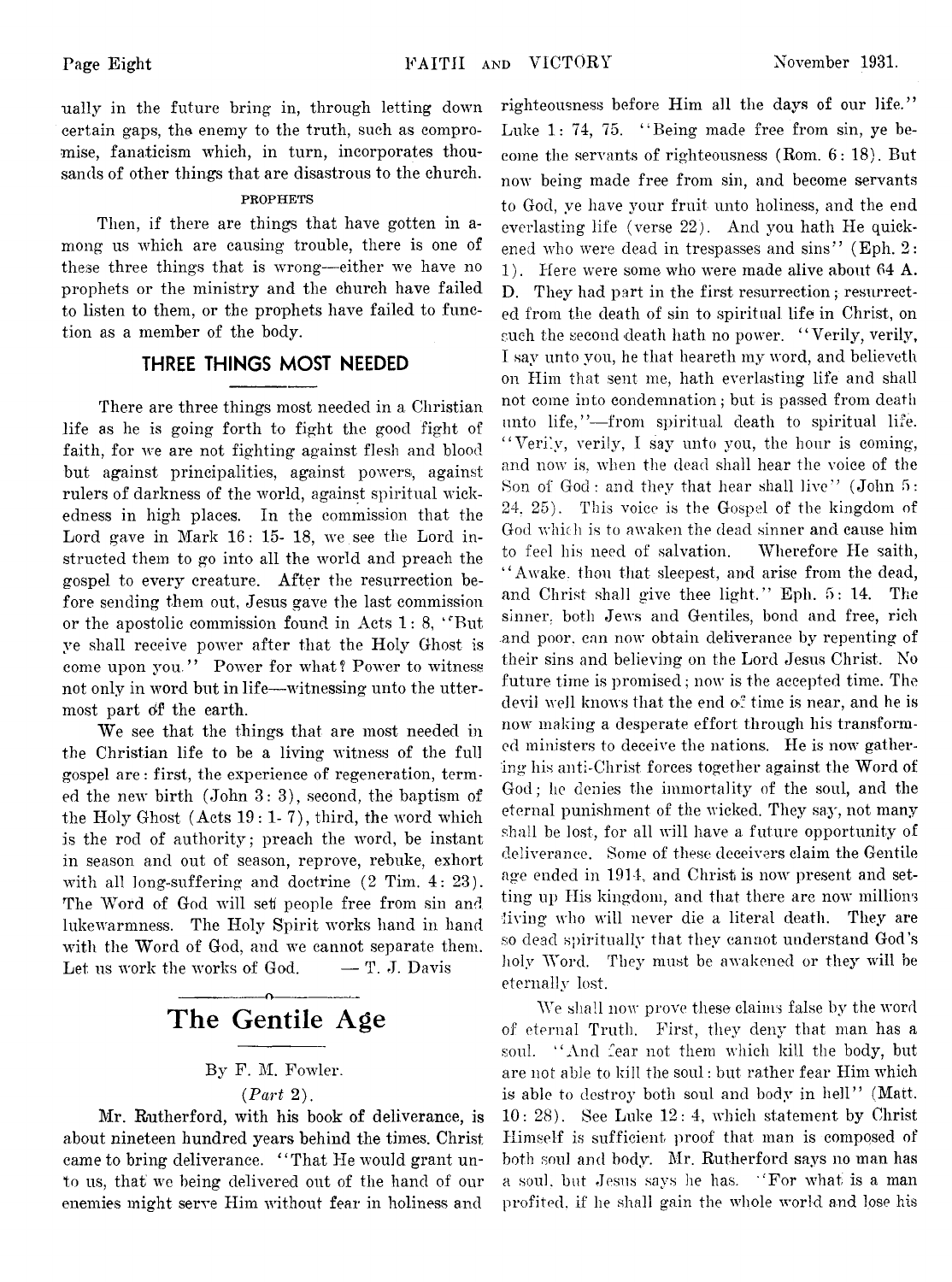own soul? or what shall a man give in exchange for his soul?" Matt. 16: 16. Here is a flat contradiction between our Lord and the man who says man has no soul. Our bodies are mortal and must return to dust from whence it came; our souls are immortal. "And the Lord God formed man od the dust of the ground, and breathed into his nostrils the breath of life ; and man became a living soul." Not a dead soul, but a living soul that is responsible to his Creator. " The soul that sinneth, it shall die." This death took place the very day that Adam transgressed, but he did not die a literal death that day. " But of the tree of the  $k$ nowledge of good and evil, thou shalt not eat of it: for in the day that thou eatest thereof thou shalt surely die." The devil said, " Ye shall not die," disputing God's word, and he and his servants are doing it yet. Literal death was not pronounced on Adam till after his transgression. " In the sweat of thy face shalt thou eat bread till thou return unto the ground; for out  $\sigma^2$  it wast thou taken: for dust thou art, and unto dust shalt thou return." He lived many years after his transgression, and begot children in his own likeness and image, and at last died the literal death. This was not spoken of the soul but of the earthly body. When literal death separates soul and body, the body returns to dust and the soul goes to Paradise, as the case may be, awaiting the final resurrection. We will give Webster's definition of the soul:— the spiritual, rational and immortal substance in man which distinguishes him from brutes; that part of man which enables him to think and reason, and which renders him a subject of moral government . The immortality of the soul is a fundamental article of the Christian system.

Second, he says there is no eternal punishment; •it is only death that is the end of the sinner. Hear the Word of the Lord: " And these shall go away into everlasting punishment, but the righteous into life eternal" (Matt. 25: 46). Everlasting: lasting or enduring forever; eternal, existing or continuing without end; immortal. "Then shall He say also unto them on the left hand, depart from me, ye cursed, into *everlasting fire,* prepared for the devil and his angels" (Matt. 25: 41). Now, if there is eternal life for the righteous (which no one will dispute), then there Is eternal punishment for the wicked. " Even as Sodom and Gomorrha, and the cities about them in like manner, giving themselves over to fornication, and going after strange flesh, are set forth for an example, suffering the vengeance of eternal fire" (Jude 7). " Who shall be punished with everlasting destruction from the presence of the Lord, and from the glory

of His power  $(2 \text{ Thess}, 1:9)$ . And if thy hand offend thee, cut, it off: it is better for thee to enter into life maimed, than having two hands to go into hell, into the fire that never shall be quenched: where their worm dieth not, and the fire is not quenched." Read Mark 9: 43-48. "And the devil that deceived them was cast into the lake of fire and brimstone, where the beast and the false prophets are, and shall be tormented day and night forever and ever"  $(Rev. 20: 10)$ . This is to take place at the final judgment where both the righteous and the wicked will be rewarded. "For the Son of man shall come in the glory of his Father with his angels; and then he shall reward every man according to his works" (Matt. 16: 27). This false prophet says the world reached its end in 1914 and began to pass away, and that there are millions now living that shall never, die. His expectation and dreams are but dreams of folly.

#### ---------------- o---------------- **Extracts From Our Mails**

A dear Brother writing from Wisconsin says in part: "Have received, the paper, Faith and Victory, and in reading the editorials the dear Lord impressed us to send some means to help the work along. Use five dollars for Grandma Spradling's support and the rest for the Free Literature Fund to spread the truth of the gospel. The open letter on life insurance is so plain that illiterate men should not err therein. We will help pay for it if you will put it in tract form."

You can, see by the above extract that this Brother is interested in getting the truth to the souls of men. There are other articles that have been printed in Faith and Victory paper which some have told us that they ought to be in tract form. The Free Literature Fund is for the purpose of printing and sending forth the gospel freely to all who ask for it. By this fund the Faith and Victory paper is sent to many souls, also rolls of papers are sent to penitentaries, jails, poor farms, aim-houses and hospitals. Good tracts are printed and circulated freely to those prayerfully distributing them, and to all who have not the means to pay, or who may be careless about doing so. People that are in touch with God often hear His voice telling them to do this or that or the other. A few weeks ago we awoke one morning and the Lord began to talk to us about a dear old Brother and his wife who lived nearby. They were desiring to go to a certain meeting which was to be held seventy-five miles from Guthrie. They had no way to go, and the Lord made it plain to us that we should take them.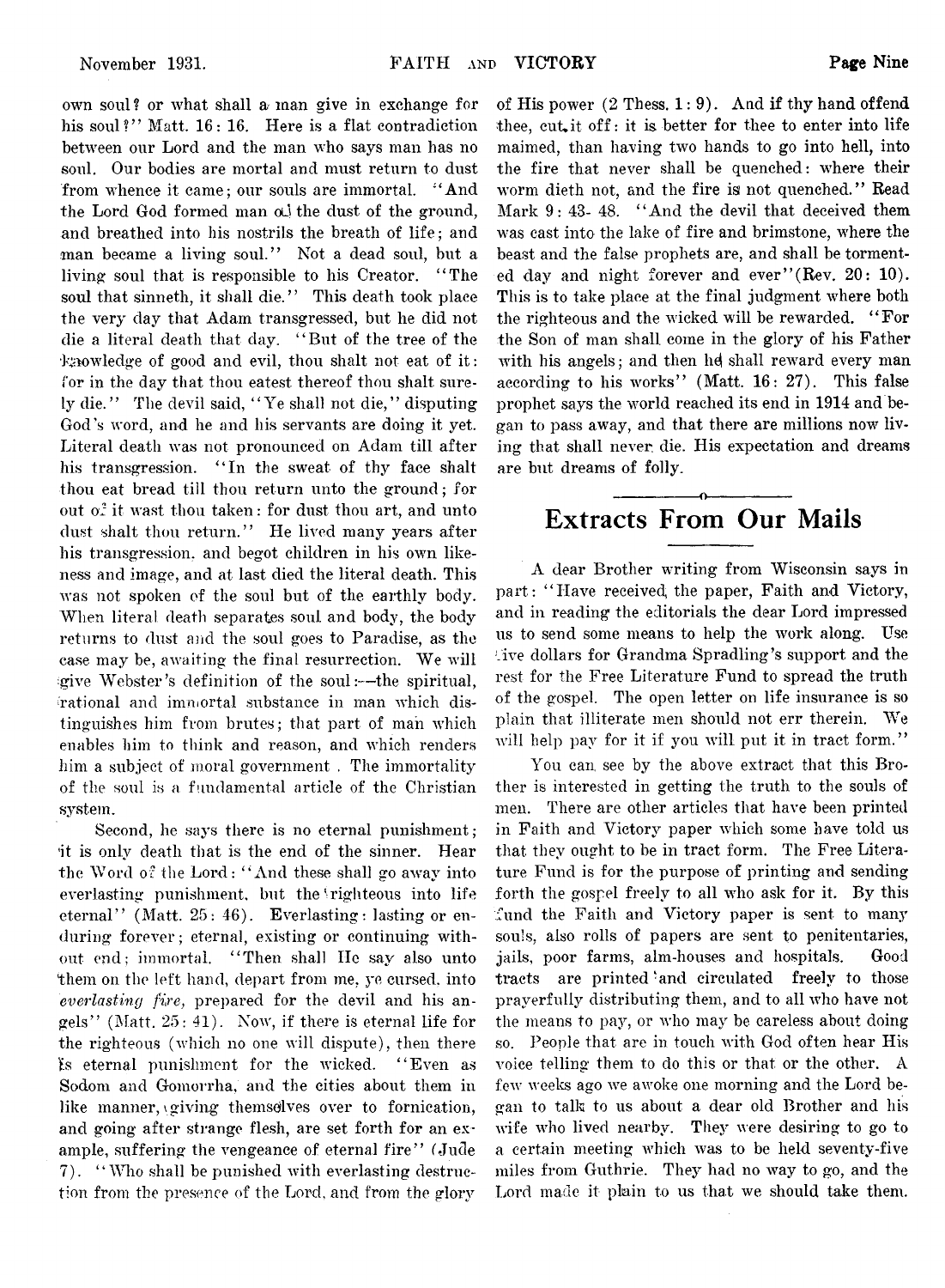By inquiry we learned that they were earnestly praying that God would make a way for them to go. God was answering their prayer. God can easily talk to hearts that are fully willing to obey His voice. Some people ard willing to do certain things for the Lord, and other things they do not have it in their heart to do, and so God cannot use them for they want to use Him.

 $\ast$  +  $\bullet$  +  $\ast$ 

A Sister in Michigan writes to us and is very much encouraged in working for the Master. She says in part: "Will drop you a few lines tonight and send greetings of holy love. 1 know God is blessing you with His loving care. I am happy serving the Lord who keeps me body and soul, and helps me to overcome all of Satan's works. Now sister, I am sending an offering and I pray that God bless it as it pleases Him. I am sending some names for you to send the paper." She sent six names for the paper, and prayed that God would bless these people. She has a burden for souls, proving it by her acts. May God bless this devoted heart.

# # # =& #

A letter from Sister Martin of Tenn. tells us that she is saved, sanctified and has victory over all the power of Satan. She was converted when eighteen years of age and joined the Methodist church, but said she got tired of repenting al the time and began to go off in secret prayer and ask the Lord to help her to live without sinning. The Lord in His mysterious way put a little book into her hand and she received light upon the Word and she never ceased praying until the Lord filled her with the Holy Spirit. She wrote this that others may be encouraged to take hold of the promises of God. She is thankful for the Faith and Victory paper. She also sent one dollar for the paper to be sent to names she enclosed.

An encouraging letter comes from Sister Workman of New Jersey. She says in part: " Christian friends, enclosed- you will find a check for ten dollars. I believe this will make me a life-time suberiber. I will send in some names and and the money for them later on. Please let me know if any of the names sent in before have renewed their subscriptions. If not, I will pay for them again. I do thank God for the many answers to prayer. I have some unspoken requests for prayer." When our efforts put forth encourages others, they in turn encourage us. Yet it is God that is all and in all. Bless His holy name.

# # *\** \* *\**

Sister Kriebcl of California sends in twenty-four names for the paper with means to pay for their subscriptions. She asks God's richest blessings upon the family here at the Office. She is zealous ofr the cause of Christ and is not laying down the armor because some discourage and others fall away. The righteous always has a Iligh-Tower to run into and be safe. # \* # # *\* %*

Bro. Bunney of New York writes us an encouraging letter and we will pass a portion of it on to others: " Greetings in Jesus' holy name. We do thank God for His mercy and love. He is so precious in these evil days. I certainly did get a blessing out of this month's (Oct.) paper. It answered what I was going to ask. It is spoken of in the article, " The Gentile Age" written by Bro. Fowler. I do thank God that He has given His dear ones the real way of salvation.

Lately the Holy Spirit is leading me to the colored folks, for whom I have a real love and I do pray God will give me the right message to reach the hearts of those dear ones. I gave them some tracts and the minister asked me for more. He was glad to hear me speak of sanctification. So pray the Lord will use us to His glory. I do believe that the paper is getting better each month; I surely do feel so in my soul. I received the tracts and have been giving them to church folks. I also passed last month's paper to my neighbors. I would like for you to send me some more tracts. You will find names enclosed for new subscribers, also two dollars.

"The enclosed poem, "The Prayer of Faith" gave me a blessing so I send it on."

> God is my help in every need, God does my every hunger feed; God walks beside me, guides my way Through every moment of the day. I now am wise, I now am true, Patient, kind and loving too: All things I am, can do and be Through Christ the truth that is in me.

God is my health, I can't keep sick; God is my strength, unfailing quick: God is my all, I know no fear— Since God, love and truth are here. # \* \* \* *%*

Here is a letter from Cape Town, South Africa and it comes from a Brother appealing for tracts. We will quote from his letter: " Greetings in the name of Jesus. Have been reading some of your tracts, and the one, " Repent and Believe the Gospel" should be in the hands of every sinner. There is a harvest of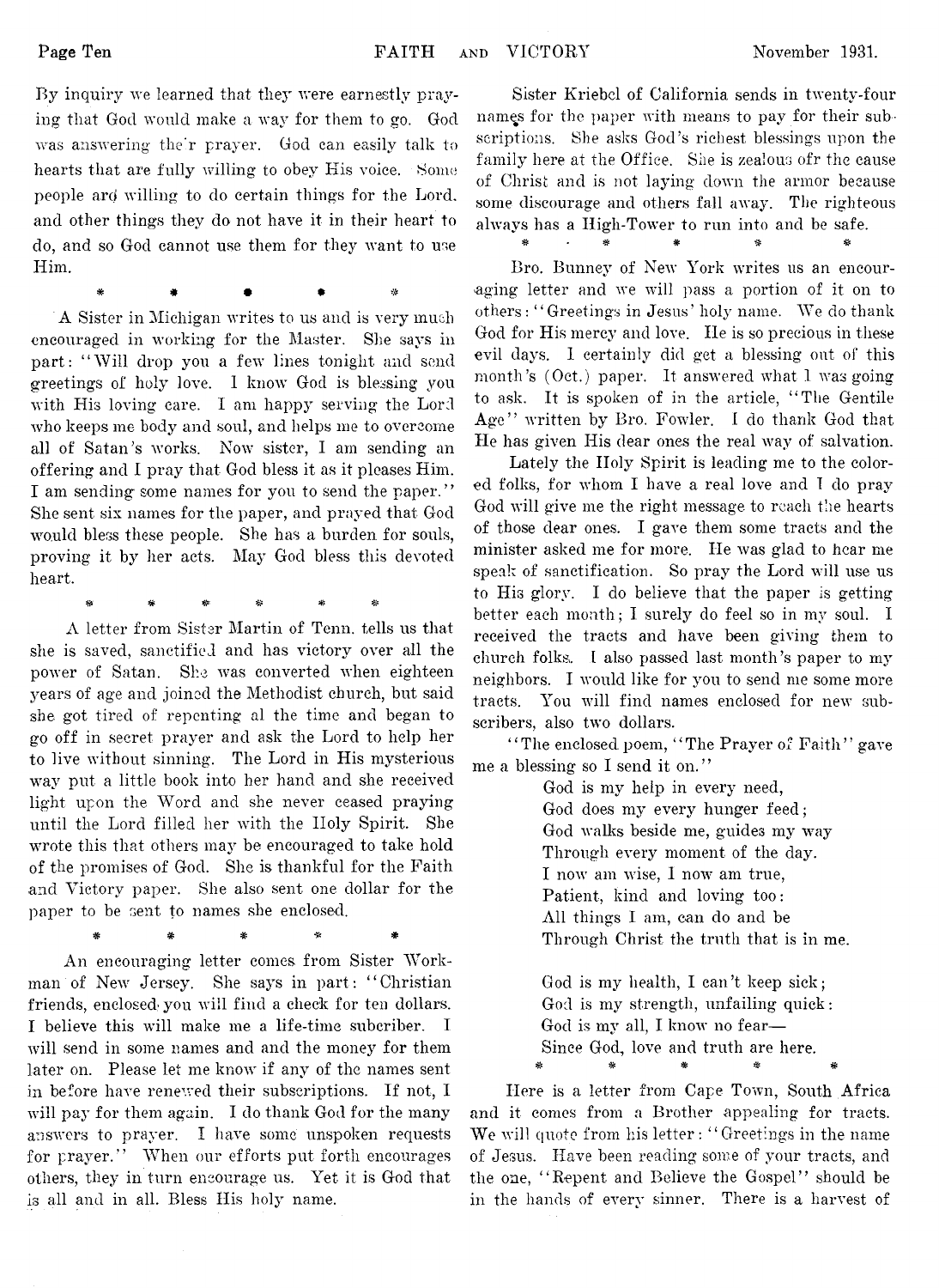souls awaiting to be reaped for the Master. Where are the reapers? The cry today is for workers in the vineyard. Many are called yet few are chosen. Would be thankful for a supply of tracts to be distributed at our open air services which are well-attended. I am attached to a mission in the vilest slums of Cape Town. Have no funds at my disposal. Can use as many tracts as you can send. Will pray God to bless your efforts to preach the gospel by proxy. I enjoy Christian fellowship."

We sent this Brother eight lbs. of tracts. This we were able to do through having the " Free Literature Fund." God will bless those who send to the *' '* Free Literature Fund. ' ' It enables us to send tracts to all parts of the world, to places where the gospel could not go unless it was sent free. " Freely ye receive, freely give," so was the teaching of Christ. We feel blessed of God in sending these tracts to this dark place. It may be the means of some poor devil-bound soul being set free by faith in Christ.

# # # \*

Bro. Ball of Pa. writes to encourage our hearts in the work and encloses a check for two subscriptions and additional tracts, and use the balance in the Free Literature Fund. lie also gives one dollar for the printing of the tract, "If the Foundations be Destroyed, What Can the Righteous Do?" He notes that this tract is backed up by the Word. There are a few scattered throughout the country that are awake to spiritual things and are laying up treasures in heaven. We are so thankful to God for them.

# Faith

Faith is the key that opens heaven and lets God's love come down. Faith is the key that opens our hearts where the love of the Lord abounds. Faith is the key into the kingdom of God, and faith we must have to be true. Faith makes us walk where our Savior has trod, and faith is for me and for you. Faith makes us feel that our Savior will shield and hide us from danger and harm. Faith makes us trust Him for whatever we need and faith keeps us safe from alarm.

By faith the blind are restored to their sight, and by faith is the lame made to walk.. By faith we are led from darkness into light, and by faith is the dumb made to talk. It was by faith that the Savior was raised from the dead, and by faith was the leprosy cleansed. By faith was the loaves and fishes multiplied, and by faith we get, saved from our sins.

Faith runs the engine of God's holy train, and saints are the crew that they need. Faith was Christ's motto while on earth. Now, faith is the substance of things hoped for, and the evidence of things unseen. We truly believe that which we have never seen.

— Ellen Chandler.

#### **Perilous Times**

We read in 2 Tim. 3: 1, " This know also, in the last days perilous times shall come." Now, we might change the "shall come" to "has come", for truly never before in history can we find a time when it was as perilous (or grievous) as it is today. People both old and young are going deeper and deeper in sin and wickedness every day—just fulfilling the scriptures as it was prophesied of them, as trucebreakers, fierce, despisers of those that are good.

You might go from coast to coast, and everywhere you will find people so discontented that they can hardly find rest anywhere; seeking rest and finding none, all because they are out of Christ and in wickedness. " There is no peace, saith my God, to the wicked." Jesus says to come to Him and He will give rest.

Some people are so fierce in nature that it is almost dangerous to cross their path on any line. Oh, how such souls need to come to Christ and have the old nature taken away and the nature of Christ to replace it. Some even profess to be saints but have never had that fierce nature taken away; having a form of godliness but denying the power thereof. Brethren, there is power in real Godliness.

God has power to do all things whatsoever we ask of Him according to His will. If we live Godly in this world He gives us power with Him to overcome all evil and! live a victorious life in this present world, also to lay hands on the sick and they shall be healed. But how many professed Christians are doubting God's power to keep sinless every day or that God has power to heal us when sick, and by so doing, they only have the form or something that looks Godly, but in their hearts they are denying the power of God. Dear reader, if you are in this number, remember God looks at the heart and not the form, and you stand with a great spot of unbelief on your garment. God is our Judge. May God help us to get real Godliness.

It is grievous to see how the devil is taking faith from God's people, discouraging in every way possible. (We are o:ten made to think of the scripture in the 18th chapter of Luke. When Jesus saw how little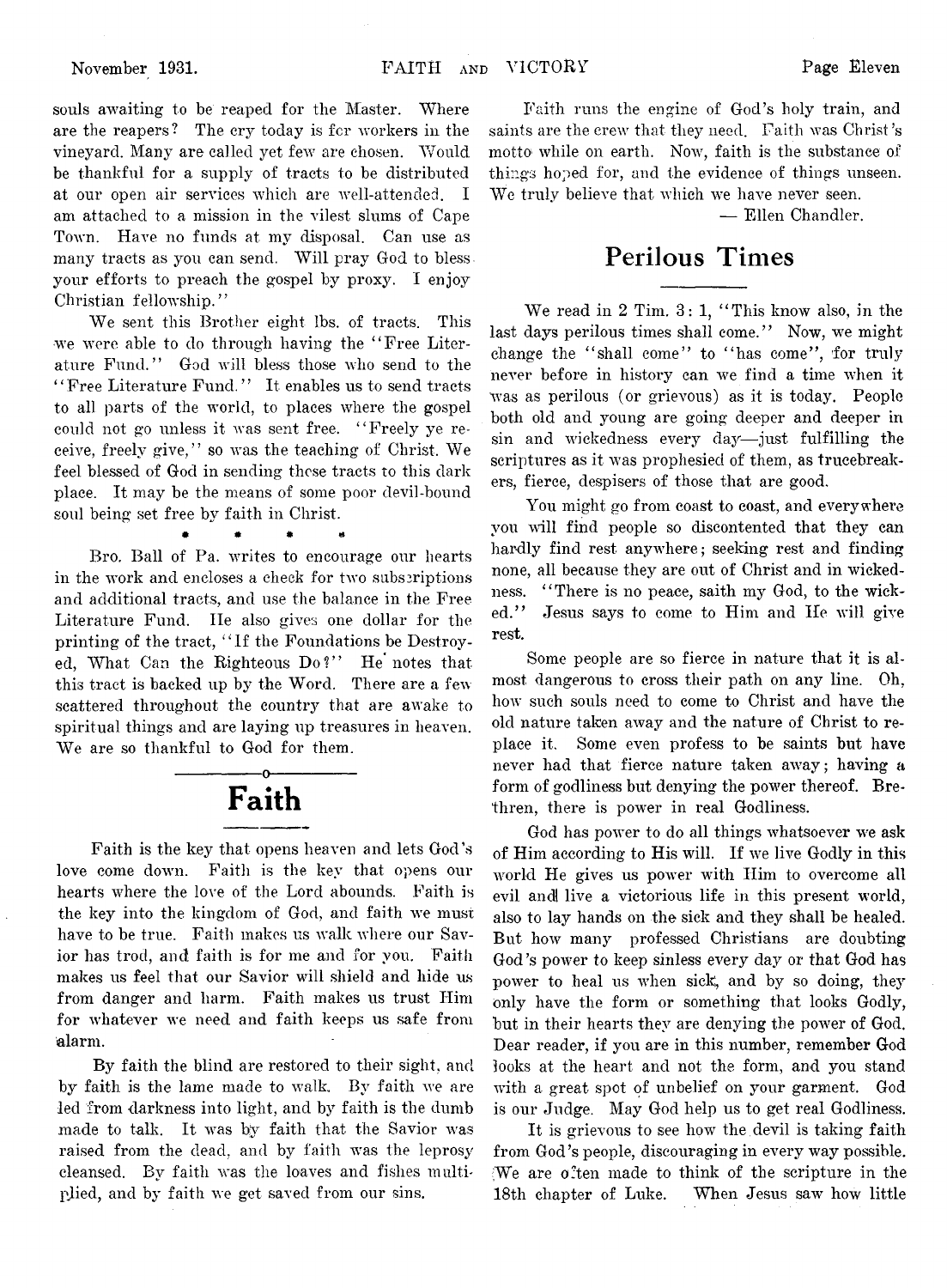faith the people had, He asked, "When the Son of man cometh, shall He find faith on earth?" Saints, look out over the earth today and see how little faith there is! May God awake us to the fact that God's words are true now and forever. Truly, we are living in the last days.

Another way the world is doubting God is concerning His second coming. Not many years past, there was a young man who had been brought up in .this truth, but turning away from God, hardened his heart, and said he did not believe that Jesus would come back again, for it had been spoken of for years, even when our forefathers were living, and He hasn't come yet. It was only the fulfilling of the scriptures. Peter says in the 3rd chapter of 2 Peter that in the last days such things would be said, but he also said that they willingly say it. How true is God's words! Please read it for yourself.

Jesus said, when they shall say peace and safety, then sudden destruction cometh upon them, \*\*\*\*and they shall not escape. Brethren, let us believe God's words just as He has spoken them. Of a truth, God saves, sanctifies, heals, answers prayer, and some day He is coming back to this earth to gather home those who believe and practice God's Word. Pray for me, dear saints, that I may be found in the number. Yours, for the whole truth,  $\qquad \qquad =$  Mrs. Margaret Eck.

#### n r? P v « p n v n r v *r v*

Trenton, Nova Scotia, Canada. —Dear sir: Thank you for *Faith and Victory*, also the package of tracts. I would like another package of 1000 assorted tracts

I thank God for salvation, also healing of my body. I am happy today because I am on the same good terms with Jesus. It is wonderful how He is blessing me day by day; like an army I behold them pass before me in review. What a blessing doth the sight now afford! Though they may be long in passing, still there comes battalions anew and the end is not yet. Praise the Lord. I have found in Him a friend that sticketh closer than a brother. I am glad that I accepted Him as my personal Savior for He has given me joy, peace and rest. Oh, the blessed assurance that moment by moment He is with me! His grace is sufficient, for He has said my grace is sufficient for thee, for my strength is made perfect in weakness. Praise His precious name. Here is a few verses that came to me:

There is no other way but the Calvary way, For Jesus my Savior died there for me. His love and grace is boundless and free; He is waiting, poor sinner, to pardon thee.

Just as you are to Calvary flee, And all the sinful past before Him lay— He will in love and mercy pardon thee. The balm from Calvary will over you flow, And you will be washed whiter than snow.

Joy of the saved will fill your soul, You will then to others the story unfold; How Jesus bled and died for you and me On the lonely hill of dark Calvary. Sincerely yours, — Mrs. Charles Ross

o o o o

Duncan, Okla. — To the many readers of *Faith and Victory*: Greetings of love in Jesus' name.

I'm so glad for a firm foundation, so glad for the promises God has made His people; they are all true. When the way seems dark and trials are heavy, then we can look up to Jesus and remember His blessed words, "I will never leave thee nor forsake thee." Then we can cast our care on Jesus who so freely gave His life for us.

Truly we are living in depressing times, but we know that God our Father is righteous in all His ways. We find in the blessed Word of life that Jesus stayed with His people through trials. Note the Hebrew children who were put in the burning fire for righteousness' sake, and Jesus stayed right in the fire with them. Dear hearts, let's look up, live close to Him, and do more to help bring the dear lost souls to the fold for Him, for soon we will hear the trumpet and the Father's call, "Come, my children, enter in." 'Oh ! that dear people would heed his blessed Word, and seek to do His will*—how* much more blessed would the world be, and more dear souls would have the hope of a wonderful home in heaven with Jesus.

In Matt. 4: 4 it is written, " Man shall not live by bread alone, but by every word that proceedeth out of the mouth of God." Matt. 4: 10, " Thou shalt worship the Lord thy God, and Him only shalt thou serve." Souls astray, give heed, Jesus knows your need; there's a blessing for you.

I also must say that Jesus is our healer too, and has been for the past 6 years. There is nothing impossible with Jesus. He has even won the victory over death, hell and the grave for us. Bless His name. Oh, what a blessed thought—eternal life.

Matt. 27: 27- 33 reads, " What I tell you in darkness that speak ye in light; and what ye hear in the ear that preach ye upon the housetops, and fear not them which kill the body, but are not able to kill the soul: but rather fear Him which is able to destroy both soul and body in hell. Are not two sparrows sold for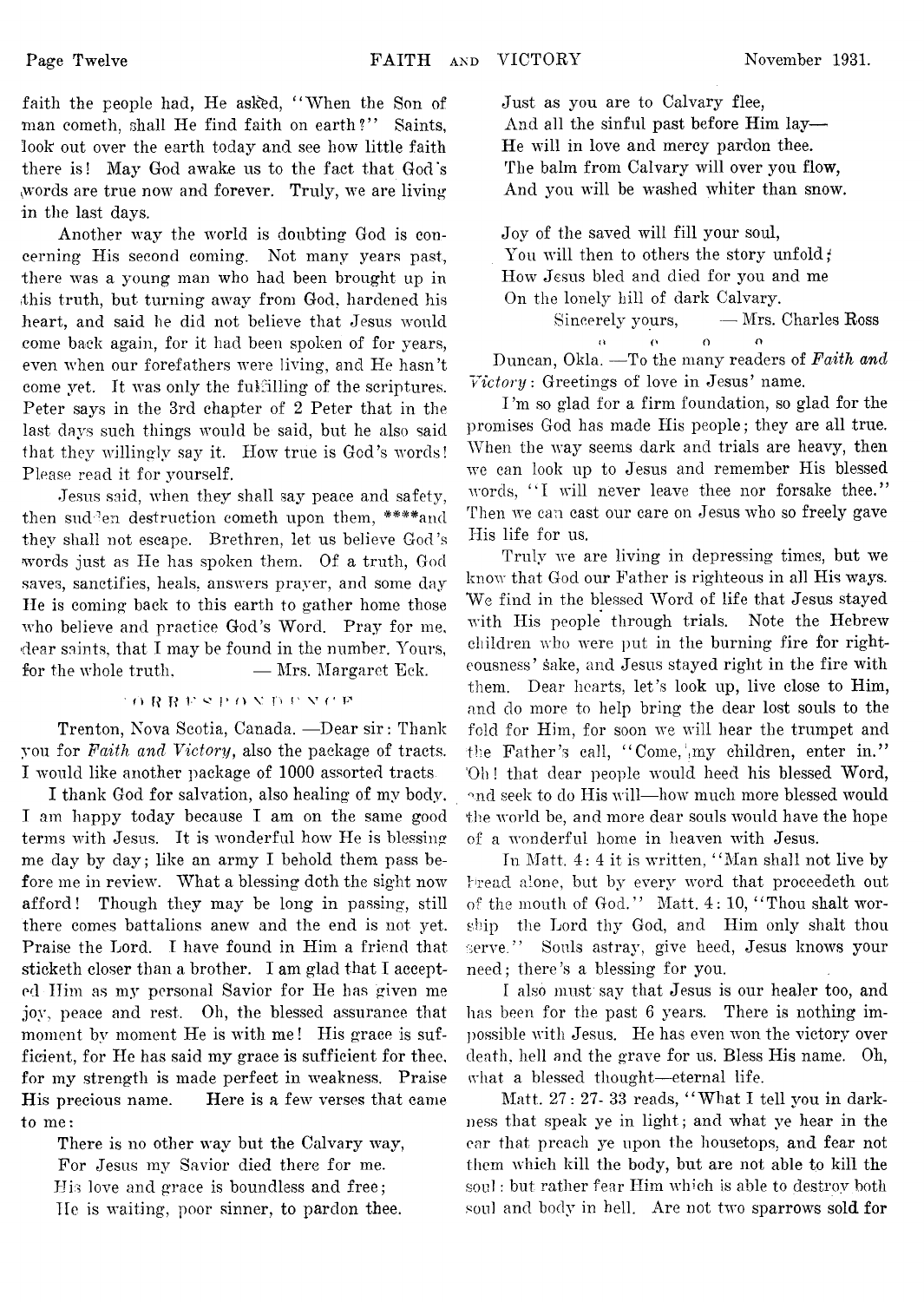a farthing? and not one of them shall fall on the ground without your Father's notice, but the very hairs of your head are all numbered. Fear ye not therefore; ye are of more value than many sparrows. Whosoever therefore shall confess me before men, him will I confess also before my Father which is in heaven, but whosoever shall deny me before men, him will I also deny before my Father which is in heaven."

Now, could the Lord fixed things more blessed than they are now fixed? Oh, that parents would teach the little children more about Jesus and His love for them! In His service, — Mrs. Maggie Wiseman

n n o n

Jefferson, Ore. — Dear Bro. Pruitt, and all the workers at the Office: Greeting in Jesus' dear name. May the Lord ever bless you and comfort your dear hearts is my prayer, and make you a blessing to His divine cause.

I often think of you, Bro. Pruitt, and would love so well to meet you and talk with you face to face, but it seems I know you as I have heard dear Bro. Longley speak of you.

I. see in my last *Faith and Victory* that the time is out on subscription, and as I don't want to be without the little paper, I will renew my subscription for another year.

Thank God, I am glad I can report victory in my soul over sin and the enemy. Dear Bro., my heart is in this work, and has been for over thirty-five years, and by the grace of God I expect to see the end, of a Christian race. While I know this old world is in a very sad condition, yet I do thank God for His grace that brought salvation to a lost and dying world, and that takes us in too, Brother ! Oh ! isn't it wonderful ?

I see where you have been in so many good meetings this summer. How I do wish I could have been with you. I planned to go East and be in meetings, but our daughter in Calif, taken sick nigh unto death about the first days of May, so wife had to go and wait on her, and was there over two months.

It seems to me that if we ever did need to pray and call mightily on God, it is now; for the devil is doing his best to make inroads on the beautiful Church of God. I do thank God for Zion, for she will shine inspite of all the devil can do. Amen, even so Lord.

At any time I shall be glad to have a letter from you, as I do love His saints and always glad to hear from them. As ever your Bro. in the one Body for a clean work,  $- H$ . W. White. *n* o '

House of Refuge, Lindsay, Ont., Canada. —My dear sir: I thought I would write you a few lines, hop.

 $\epsilon_{\rm 200}$ 

ing you are well.

Bro. Levely and I are by ourselves, and we both are glad for the papers as they are doing us good. We have not much money, but I often wish I had some. It would go to help you. We are trusting the dear Lord. Bless His holy name. We read the Bible and are praying God to help you day by day.

We try to do all we can to help others as the Lord permits. A local preacher told me that he did not believe in those papers. Well, we do, as they are wonderful papers and I would not like to be without them. Please send the papers along. We love to read them as I don't read the newspapers at all. I just 'read the *Faith and Victory* and the Bible. I love the Lord because He first loved me: that is my testimony. The papers hit some people hard, but it's so good it brings me nearer to Him all the time.

We send our best wishes to you all, and may God bless you. Your Bro., — Christopher Knowlden

**r. o n o** Silverdale, Pa. — Dear saints: Greetings in Jesus' dear name. How we rejoice when we know our names are written in the Lamb's book of life; it is eternal life. Praise God.

We see many things in this old wicked world that grieves us, and we often wonder what is coming next. It seems people don't care how they dress or act in public. Oh, what are *we* as the children of God going to do? Everything the world has is advertised. Why do *we* not do more advertising, and get people to think about eternal things?

Just before we were married I felt impressed to have a scripture verse painted on my tire cover, and you would be surprised how many just stop and look at it. Though I know some scoff at it, yet there are some that think deep. Whenever we are out and I see people looking at it, I just breathe a prayer for God to touch their hearts so they will become a child of God before too late. This world is going at a rapid speed toward eternity, so may we press on, ever looking to Jesus as our guide.

We all know the scripture, "If the righteous scarcely be saved, where shall the ungodly and the sinner appear." We can easily see how the true Christians are being sifted out, for the devil knows his time is short, and he is now out trying to deceive the very elect. Oh, may God help us to stand the test and not give dowm along any line, but ever hold firm unto the end. May we become more established and settled in the truth, for the Truth is what makes men and women *free.* Praise God. Yours in His service,

— Bro. & Sister Wm. Cramer.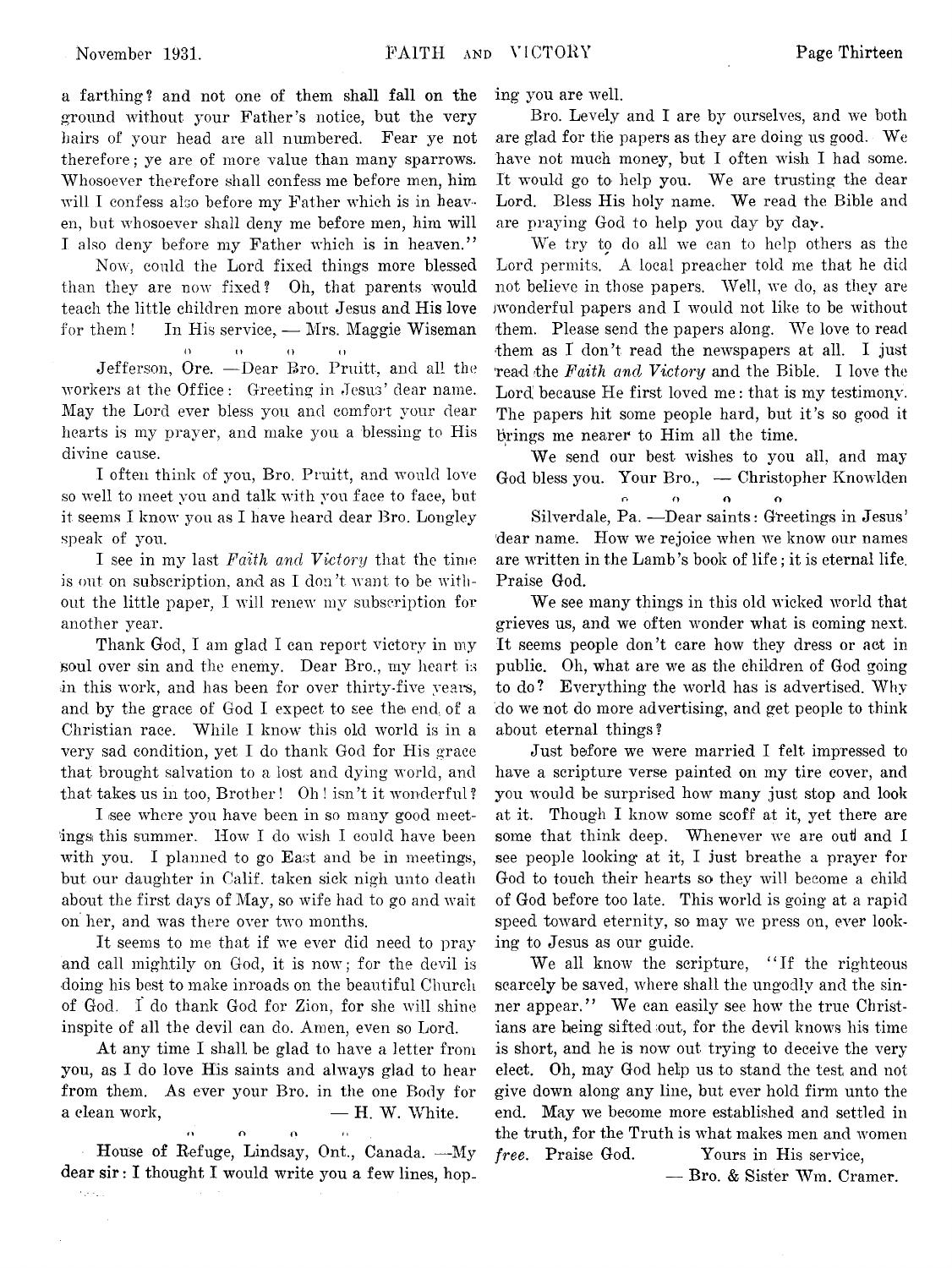Los Angeles, Calif. —Dear Sister: I feel like writing a letter to you today and tell you how wonderfully God cared for us on our trip.

Before we started east on June 11th I prayed to the Lord and said that He controlled the sun, moon, clouds, winds, tide and that all things were subject to His will, and asked Him, to take care of us as we traveled through the states.

The Lord did most wonderfully care for us. I believe the saints were praying for us at both ends of the journey. It was very hot in Illinois while we were there, but at night many times we got a nice breeze that rested us. We were so thankful for that. While going east we had one or two blow-outs; had to buy a new tire, as the old one had done much service . This happened just before we got to Bro. I. L. Fowler's in New Mexico.

We were most wonderfully protected from rain, as we got to our stopping place just in time to be protected. On our way home we ran toward a rain storm up in Wyoming or Colorado. We drove into a garage by the roadside till the worst was over, then we started on and got away from the storm. The rest of the time the weather was delightful; sometimes had to bundle up and sometimes put the wraps away. When we were coming toward San Bernardino, Calif, the heat was terrible for a few miles until we turned toward Los Angeles, then a cool breeze came toward us and relieved us somewhat.

Another thing that showed God's care was the way we found a cabin every night before it was too late. Addison (my husband) would say, " It was the Lord's care for us." We noticed many times that had we gone on we would have had to ride many, many miles before we would have come to another stopping place, and at night, too. As we crossed the deserts it was nice and I was so thankful for that. The whole wav: home we never had so much trouble as even one puncture! Was not that wonderful ? We had to drive in some tar that the highway men had just put on the road, but that was soon wiped off by me with a cloth saturated with gasoline. We had some detours and washboard roads but mostly all the roads were good and pleasant to travel.

It did seem so good to get home and see the saints again and they seemed glad to see us. Bro. Davy was holding a meeting at Monrovia when we got here.

Sister Pruitt, if you ever have a chance to come west, try to come over Highway 91 through Utah. It was the most gorgeous scenery on the trip. Of all the colors and shapes in mountains and'valleys—red, yellow, pink, orange, terricottas, white, cream, purple

and black; one could hardly believe one's own eyes, it was so wonderfully beautiful. I guess I have an artist's eye and can't help but see the beautiful.

We met many precious saints while at the New Castle, Ind. camp-meeting, and in many ways it was very nice to be there. Many were so glad for the meeting and I believe that I will never forget it.

Your Sister in the Lord, T-I. Edith Kriebel.

oooo  $\Omega$ Natchitoches, La. —Dear saints at Faith Pub. House: Greetings to you in the Savior's name.

Today finds md yet in the narrow way, and still loving and thanking our blessed Savior for keeping me in this way. It is such a great blessing for one who can say and know that our blessed Savior is keeping them in these last days. Praise His name. I am praying for a more closer walk with Him. His unfailing promise says, "He that hunger and thirst after righteousness shall be filled."

I cannot express my joy for what I read in last *Faith and Victory.* It has stirred my very soul and renewed mv determination for this holy way. This paper is a godsend to any home that will read it and take heed. May the Lord bless the paper and keep the editor pliable in His hands.

Yours in His dear name, - Sidonia Benjamin.  $\mathbf{o}$ 

$$
0 \qquad \quad 0 \qquad \quad 0
$$

Mich. — Dear saints of God we send greetings in Usus' name, as we have been led to write a few lines that it may be of some encouragement to some one.

In 2 Peter 1: 10 he admonishes the brethren, " Wherefore the rather brethren, give diligence to make your calling and election sure, for if ye do these things ye shall never fall." Read the forepart of this chapter and it will tell you just what to do, also Jude tells us to earnestly contend for the faith which was delivered to the saints. Why? "For there are certa:n men crept in unawares, who were before of old ordained to this condemnation, ungodly men, turning the grace of our God into lasciviousness, and denying the only Lord God, and our Lord Jesus Christ." Jesus fells us that many shall come in His name, and say have we not prophesied in thy name and in thy name cast out devils and in thy name done many wonderful things, but He will tell them to depart for I never ,knew you. We hear them in the pulpit say that the church needs more power. You know that Israel was told if they touched any dead body they would be unclean, and Jesus says where the carcass is, there will the eagles be gathered together. They have been touching too many of these carcasses— compromising and walking after the flesh, and if we walk after the flesh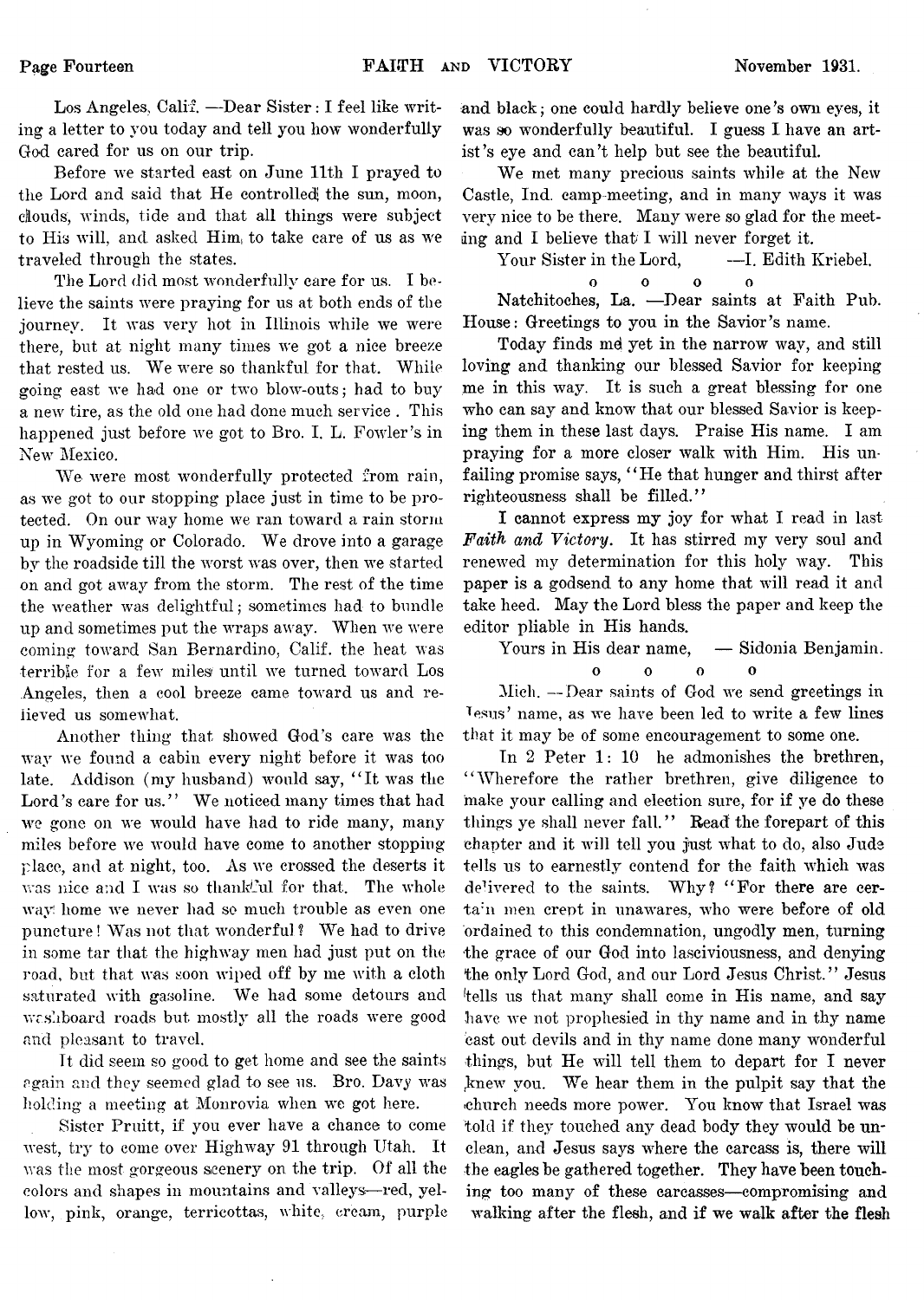We shall die. They bring to my mind the image that we read about in Revelations. They have their pulpit committee so that none can buy or sell except those that have the mark of the beast. Sectarian ministers can get up and preach in their pulpit but a true saint of God cannot; the sects have the mark and the saints have not.

Dear ones, it is sad to look back and see how **they** used to be and where they are now, but I am glad that we can live so that when we get down on our knees we can find God. Praise His holy name. When I go the barn to pray, there I find Him; if I go to the field to pray, there I find God. It makes no difference where I go there I find God, for His hand leads me. Praise God for a salvation that keeps **me every** day.

We desire the prayers of all God's people. Your saved Brother, — **W. T. S. Maurer**

n o O O

Chillicothe, Ohio. —My dear Sister in the Lord: May the richest blessings from heaven rest upon you and family, is my sincere prayer.

I feel led of the Lord this evening to tell you how wonderfully He healed my hand which was cut. It never left a scar. Bless His holy matchless name. He will do the same for all of His children that will have faith and trust in His never-failing promise. It is so nice to trust Jesus all through the journey of life. He has promised never to leave nor forsake us, if we are always ready to say, Lord, thy will, not mine.

Will close with Christian love, asking the Lord to bless all of you and comfort you in soul and body.

— Mrs. Marion Hagely

**o r» o** Rupert. Ark. —Dear Sister in Christ: Greetings in Jesus' name who shed His precious blood for our sins, so we must live and die for Him. I am so glad for victory in my soul. Praise the Lord forever.

I am poor, but praise God, I am rich in Jesus,

$$
-
$$
 M. Cooper.

**o o o n** Pasadena, Calif. — To the saints scattered abroad: Greetings to you in the precious name of Jesus.

Today I feel the love of God so warm in my heart as I arose from prayer that I feel like testifying to the world of His goodness to me. I thank the dear Lord for His wonderful salvation that fills my soul to the brim. He saves me today, sanctifies and gives me encouragement to go with Him all the way to heaven this Bible way. If it was possible for me to effect a change in the way of the Lord, I would refuse to do so, for I have never found anything in all the world as satisfying and precious to my soul. When trials come He stands by my side and upholds me by His mighty hand of power. • When sickness comes He is still present to heal me. When in need He so wonderfully supplies in answer to prayer that heaven just seems to open and let them down. When in trouble He comforts us. Praise His great and glorious name.

I have been saved for 25 years, and never felt a regret in my heart for the time spent living for Him. I love the Lord with all my heart, and I know that I am going all the way by His grace. I can truly say with David, God is my refuge and strength; a very present help in time of trouble. Therefore will I not fear though the earth be removed. My soul is encouraged today to follow on in the narrow and strait way.

Your Sister in Him,  $-$  Gertrude Walker

O O O n

Flint, Mich. —Dear Bro. and Sister: I am by God's guidance going to write you a few lines this evening, telling you that through Sister Carter and the guidance of God I have found the true way and am very happy. I thank God for His blessings. I have been saved over six months now, and the Lord is still keeping me. The Lord is our doctor and helper when we are in need. Not many days ago my little boy was taken with spasms, so Sister Carter and I prayed to God for his healing and he was instantly healed.

I love the Lord Jesus Christ with all my heart. My little boy has taken the true way; please pray for him and all of us. I was in a denomination called the Free Methodist, but the Lord called me out from among them.

I read quite a few of your papers. They were old but I got a blessing out of reading them. I got the paper you sent me and I thank you very much for it. I love God's word and I know that God is in this work. Please send me some tracts to give out, as God's word is needed so much here and everywhere.

Your Sister in Christ,  $-$  Mrs. Murl Green.

$$
0 \qquad \qquad 0 \qquad \qquad 0 \qquad \qquad 0
$$

Folsom, La. —My dear Bro. and Sister Pruitt: May God in His love and mercy bless you and your labors.

This beautiful morning finds me praising God for full and free salvation, adoring my heavenly Father for all His love and mercy to unworthy me and my fatherless child. I praise Him for watching over us and blessing us. I never can feel to praise Him enough. I see His hand in everything I do.

I just feel this morning that had He healed me according to my desires I would surely have made a big blunder, not knowing where I was as I do now.